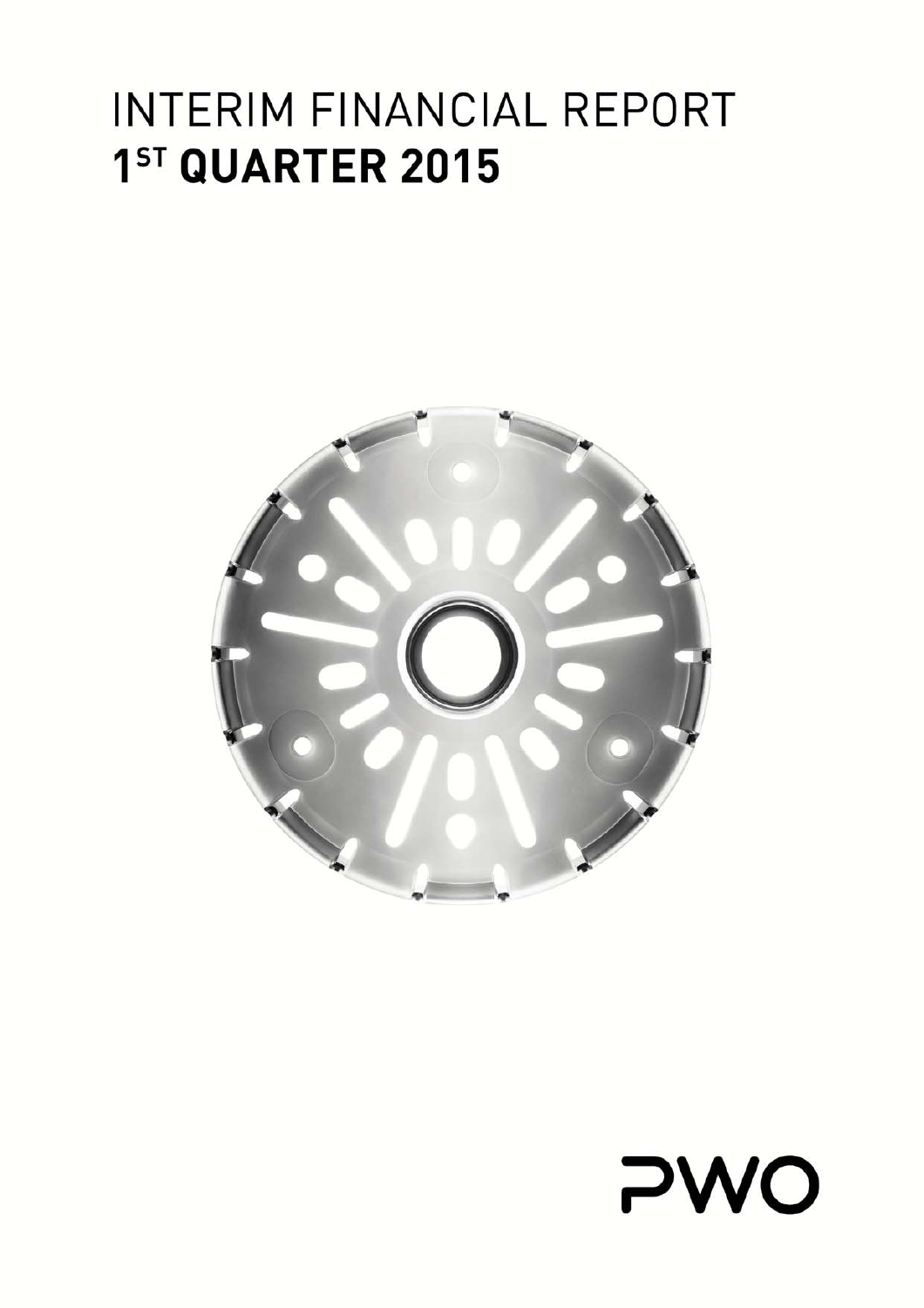# **CONTENTS**

- **3** LETTER OF THE MANAGEMENT BOARD
- **4** PWO SHARES
- **6** INTERIM GROUP MANAGEMENT REPORT
- **14** INTERIM CONSOLIDATED FINANCIAL STATEMENTS
- **19** NOTES TO THE INTERIM CONSOLIDATED FINANCIAL STATEMENTS
- **29** REPORT OF THE SUPERVISORY BOARD'S AUDIT COMMITTEE
- **30** GOVERNING BODIES | FINANCIAL CALENDAR | CONTACTS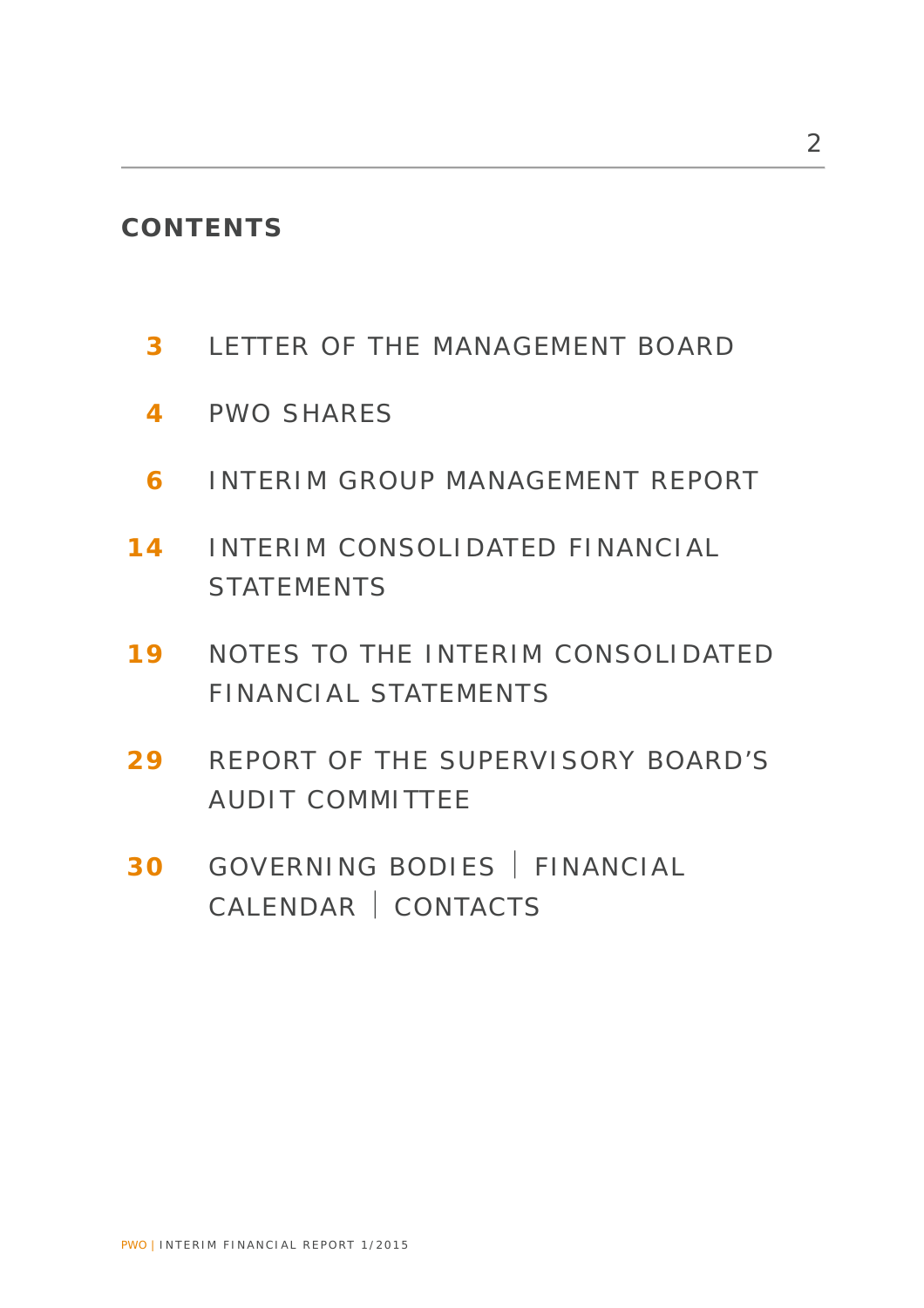# **LETTER OF THE MANAGEMENT BOARD**

Dear shareholders and business associates,

This past December, we decided to adjust our personnel capacity in the indirect areas of our business at our Oberkirch location by around 100 employees. This measure was necessary because our customers are relocating a growing proportion of their vehicle production to their foreign facilities with the result that our growth is increasingly being generated by our subsidiaries. After just a few weeks into the new fiscal year, we were able to announce that we had reached our goal on the basis of individual agreements without resorting to forced dismissals. We are very pleased that this action could be carried out in such a short period of time and with the staff's support. By carrying out this measure we have strengthened this location for many years to come. Further cost reductions and efficiency improvements beyond those in the personnel area will continue to be consistently implemented. Therefore, we are optimistic with respect to our future profitability from 2016 onwards.

Our international locations are also making good progress. This year, the Czech location is on the verge of a marked rise in growth, which was already evident in the higher revenues reported in the first quarter. Our expansion in the Czech Republic is progressing rapidly. In China, we are striving to achieve significant growth in the current fiscal year and beyond at our production and new assembly location. The high number of new orders received in the reporting quarter supports our plans. In the NAFTA Area, we anticipate an improvement in the profitability of our Mexican location, while the Canadian location is expected to remain stable.

This makes us well equipped to strengthen our competitive position even further in 2015. We will also need to make improvements in our balance sheet ratios. The continued decline in market interest rates has led to a higher valuation of pension provisions and is placing a burden on our equity. We cannot influence this development. Indeed, the focus is now turning to current assets, which recorded a substantial increase in the first quarter. For this reason, we have initiated an inventory and accounts receivables reduction program.

In contrast to this development, our investments in the Group's ongoing expansion will continue as planned. Our innovative strength in product and process solutions presents us with market opportunities that we want to seize to further increase the Group's revenues and profitability. To take advantage of these opportunities, we will need to invest roughly EUR 80 million in the three-year period from 2015 to 2017. This amount is EUR 20 million less than was planned for the past three-year period after the high volume of investments of the past several years. The sophisticated fine-tuning of our investment plan ensures the most efficient use of these funds.

Oberkirch, May 2015 The Management Board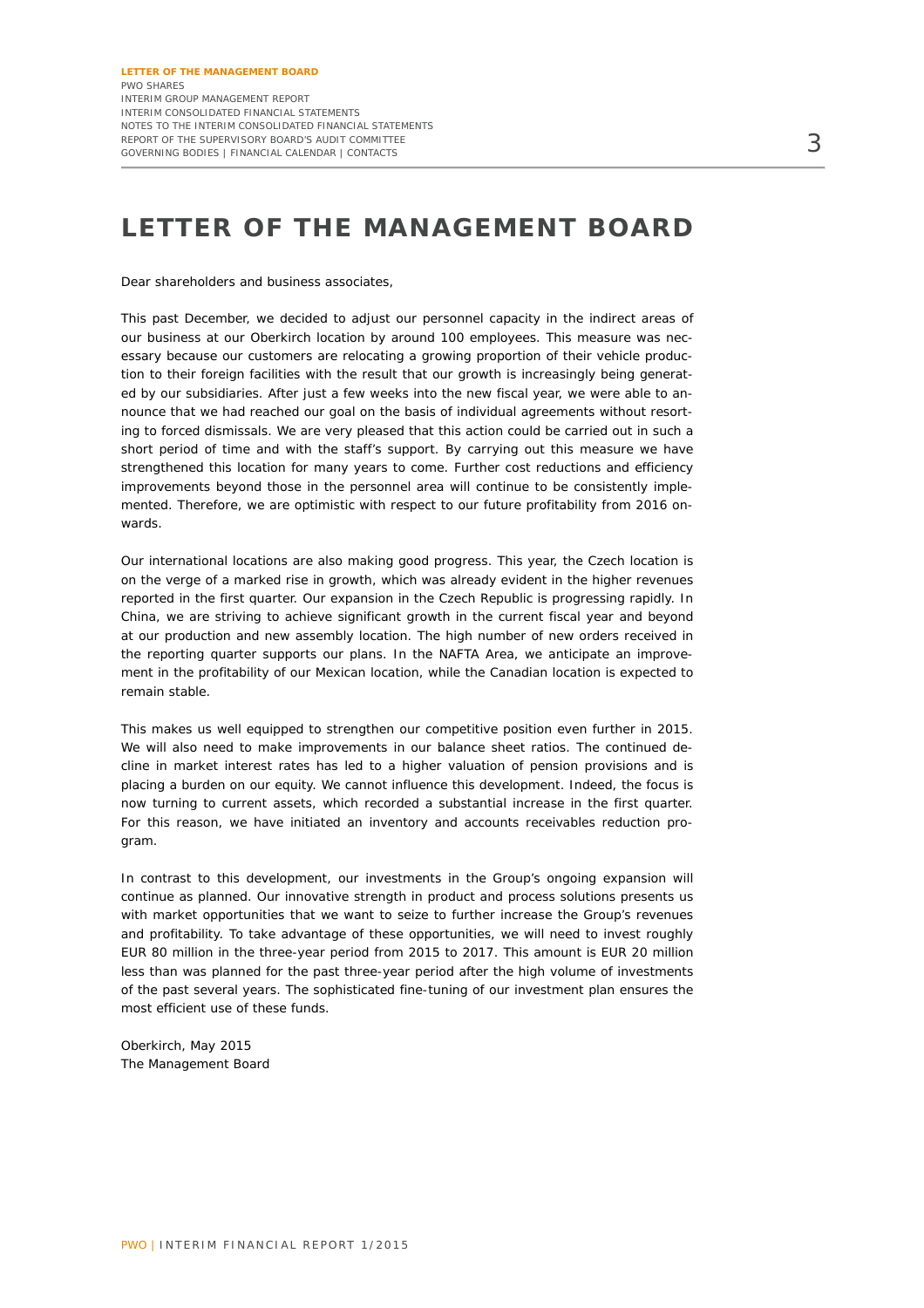# **PWO SHARES**

Stock markets were very positive in the first quarter of 2015 with several markets reaching new highs. The main driver to this performance was the European Central Bank's new bond purchase program that prescribes monthly government bond purchases of EUR 60 billion. These purchases not only increase the markets' already high level of liquidity but also keep interest rates low and the euro weak. Both of these factors acted like a stimulus package for consumers and businesses and led to even higher stock prices, which was able to turn the market's focus away from the world's various trouble spots, at least temporarily.

As a result, the SDAX price index gained 17.0 percent in the first quarter of 2015. The DAXsector Automobile price index even managed to exceed this sharp rise and increase 29.8 percent. These gains reflect expectations that the European automobile market will regain its previous strength.

PWO shares followed the positive trend of the sector index during the quarter and, by the quarter's end, had even managed to slightly outperform the sector index. On the XETRA exchange, PWO shares climbed 31.5 percent from their price of EUR 34.99 at the end of 2014 to EUR 46.00 at the end of March 2015. This level also marked the shares' high for the three-month period.

The news that the December forecast for the 2014 financial year had been slightly exceeded was particularly well-received by the market as was the rapid implementation of personnel adjustments in Oberkirch and the dividend proposal to the 2015 Annual General Meeting, which signaled a continuation of the shareholder-friendly payout policy.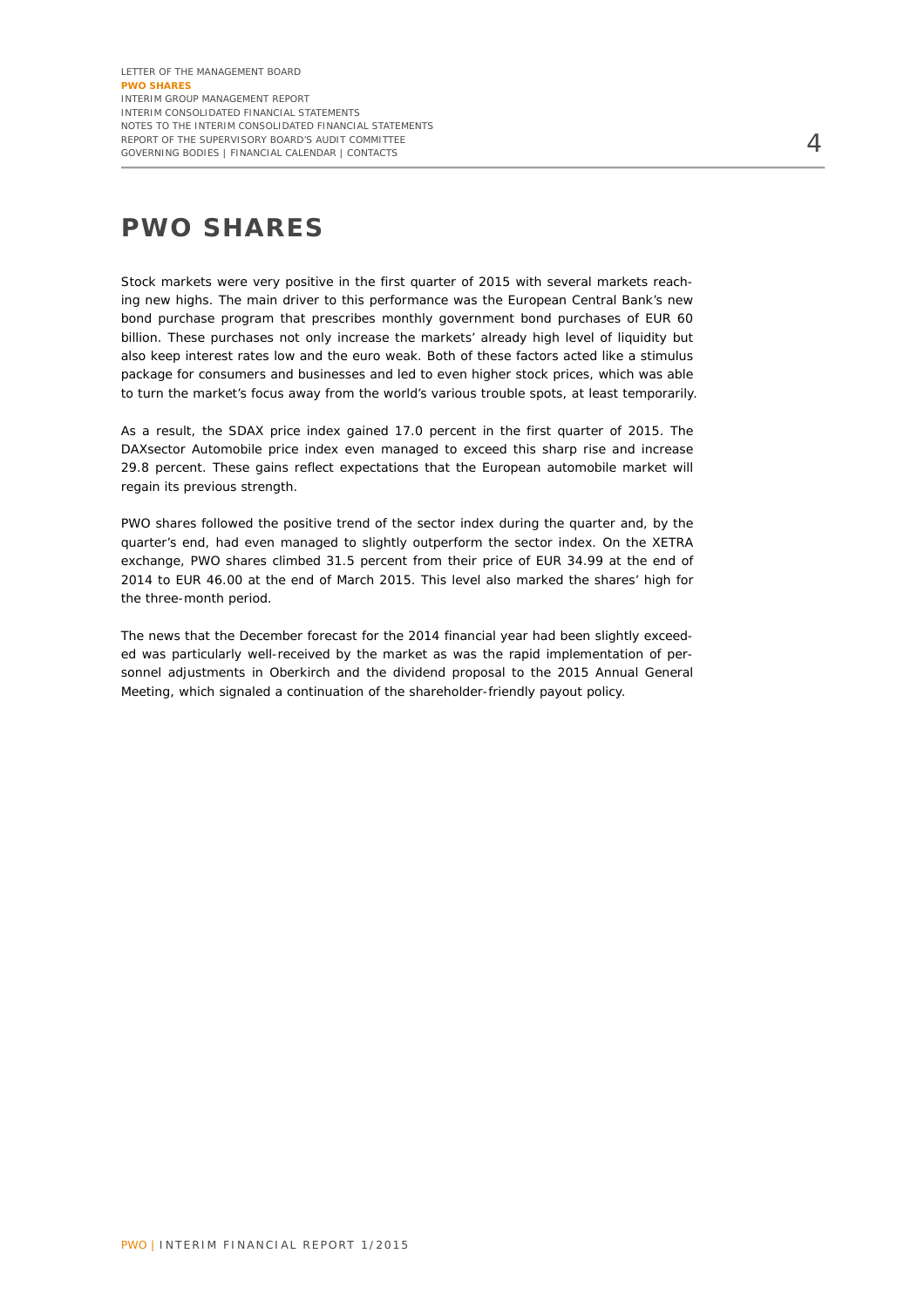# DIRECTORS' DEALINGS

All notifications received by the Company are published on the Company's website at www.progress-werk.de in the section "Investor Relations/PWO shares/Directors' Dealings".

### OTHER INFORMATION

| Number of shares issued as of March 31, 2015 | 3.125.000        |
|----------------------------------------------|------------------|
| Treasury shares held as of March 31, 2015    | <b>None</b>      |
| Distribution per share for fiscal year 2014  | EUR 1.45 $^{-1}$ |

<sup>1</sup> Proposal to the 92nd Annual General Meeting

### CURRENT SHAREHOLDER STRUCTURE

| Consult Invest Beteiligungsberatungs-GmbH, Böblingen | 46.62%  |  |
|------------------------------------------------------|---------|--|
| Free Float                                           | 53.38 % |  |
| > thereof Delta Lloyd N.V., Amsterdam,               |         |  |
| the Netherlands                                      | 15.99 % |  |
| > thereof Sparkasse Offenburg/Ortenau, Offenburg     | 5.88 %  |  |

Source: WpHG notifications, own analyses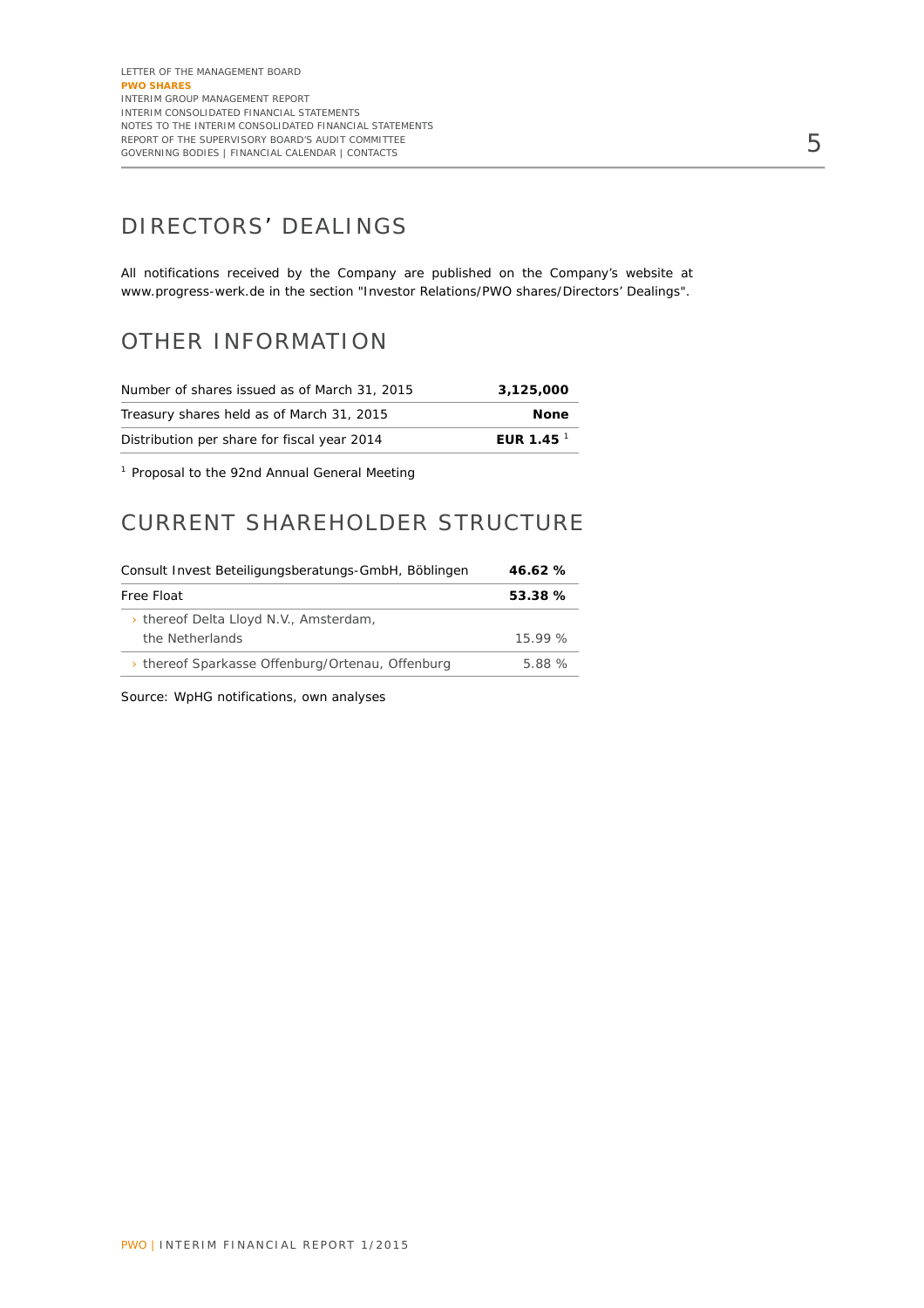# **INTERIM GROUP MANAGEMENT REPORT**

# REPORT ON ECONOMIC DEVELOPMENT: THE OVERALL ECONOMY

The low oil prices and historically low interest rates have been the major drivers of the growing positive sentiment in the developed countries that do not generate a significant portion of their revenue from oil exports. The euro countries have received a further boost from the depreciation of their currencies.

As a result, economies in many countries around the globe picked up momentum in early 2015. Growth forecasts were either raised or reviewed. At the same time there were plenty of warnings about the risks from continued, intensified global imbalances, persistent high financial risks, and about armed conflicts and the associated political risks.

In its outlook published in April 2015, the International Monetary Fund believes the United States is on its way to higher, robust growth in comparison to 2014. China is still expected to have very satisfactory growth at a rate slightly below that of the previous year. The euro area as a whole and Germany in particular should benefit significantly from the above factors which prompted the IMF to raise its expectations for the eurozone.

From the German Federal Government's point of view, the German economy is currently in an upswing, driven by strong domestic demand, rising corporate export expectations, and an above-average springtime recovery in the labor market. The German Federal Government expects a rise in German GDP of 1.8 percent in 2015.

# REPORT ON ECONOMIC DEVELOPMENT: SECTOR TRENDS

#### **NEW REGISTRATIONS/SALES OF PASSENGER VEHICLES IN UNITS (SOURCE: VDA, KBA)**

| <b>REGION</b>                | 3M 2015   | Change<br>vs. 3M 2014<br>$(\%)$ |
|------------------------------|-----------|---------------------------------|
| Europe (EU28 + EFTA) $^1$    | 3,637,600 | $+8.5$                          |
| Western Europe (EU15 + EFTA) | 3,401,800 | $+8.7$                          |
| Germany                      | 757.630   | $+6.4$                          |
| Russia $^2$                  | 383,700   | $-36.3$                         |
| USA <sup>2</sup>             | 3,937,000 | $+5.6$                          |
| China                        | 4.978.700 | $+11.3$                         |

<sup>1</sup> Excluding Malta | <sup>2</sup> Light vehicles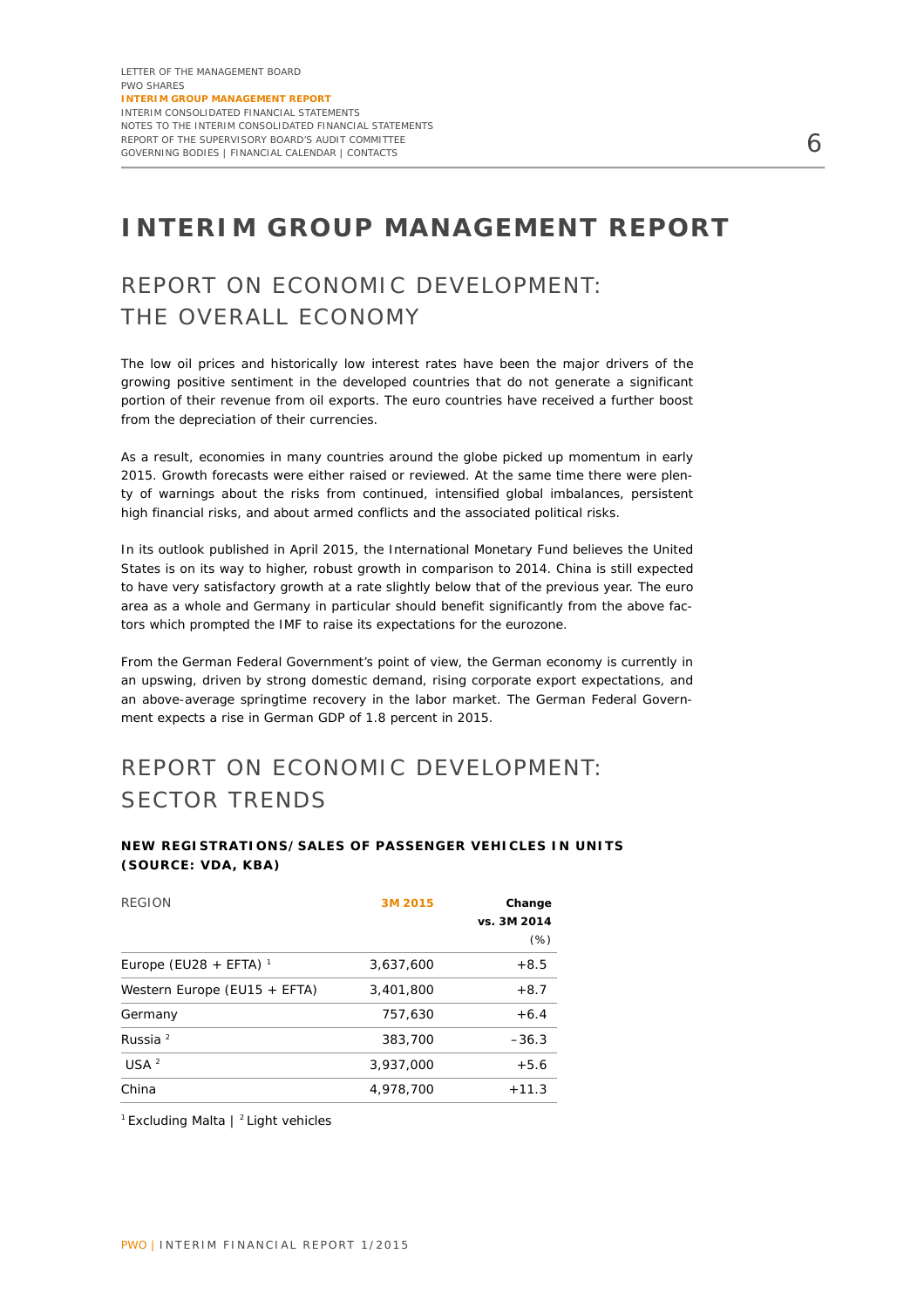The automobile markets relevant for PWO performed favorably worldwide in the first quarter of 2015. The recovery in consumer and business confidence, particularly in Europe and Western Europe, appears to have been strong enough to once again prompt purchases of new vehicles and gradually start to dissolve these markets' pent-up demand. The German market is also reporting strong growth rates.

Despite the return of high growth to some individual countries, the registration figures in Western Europe are still significantly below their pre-crisis levels of 2007. Only Germany and Great Britain have been able to exceed their pre vious level of market volume.

The solid development of the US market continued in the first quarter of 2015. Customers showed increasing interest in pick-up trucks – the domain of American manufacturers – and less interest in passenger cars, the segment where German manufacturers have a strong position.

The Chinese market once again achieved double-digit growth, which was better than some industry experts had expected. Nevertheless, the market's predicted structural transformation is taking hold with compact vehicle models and lower-priced SUV's attracting more customers. Deliveries in the premium segment gained only 5 percent in the first quarter of 2015, but this is seen more of a normalization of the market and less as a significant risk to the future growth opportunities of the German automotive manufacturers.

Among the markets relevant for PWO, only the Russian market for light vehicles suffered another significant decline at the beginning of 2015. New registrations in Russia slipped by more than one-third to just under 384,000 vehicles.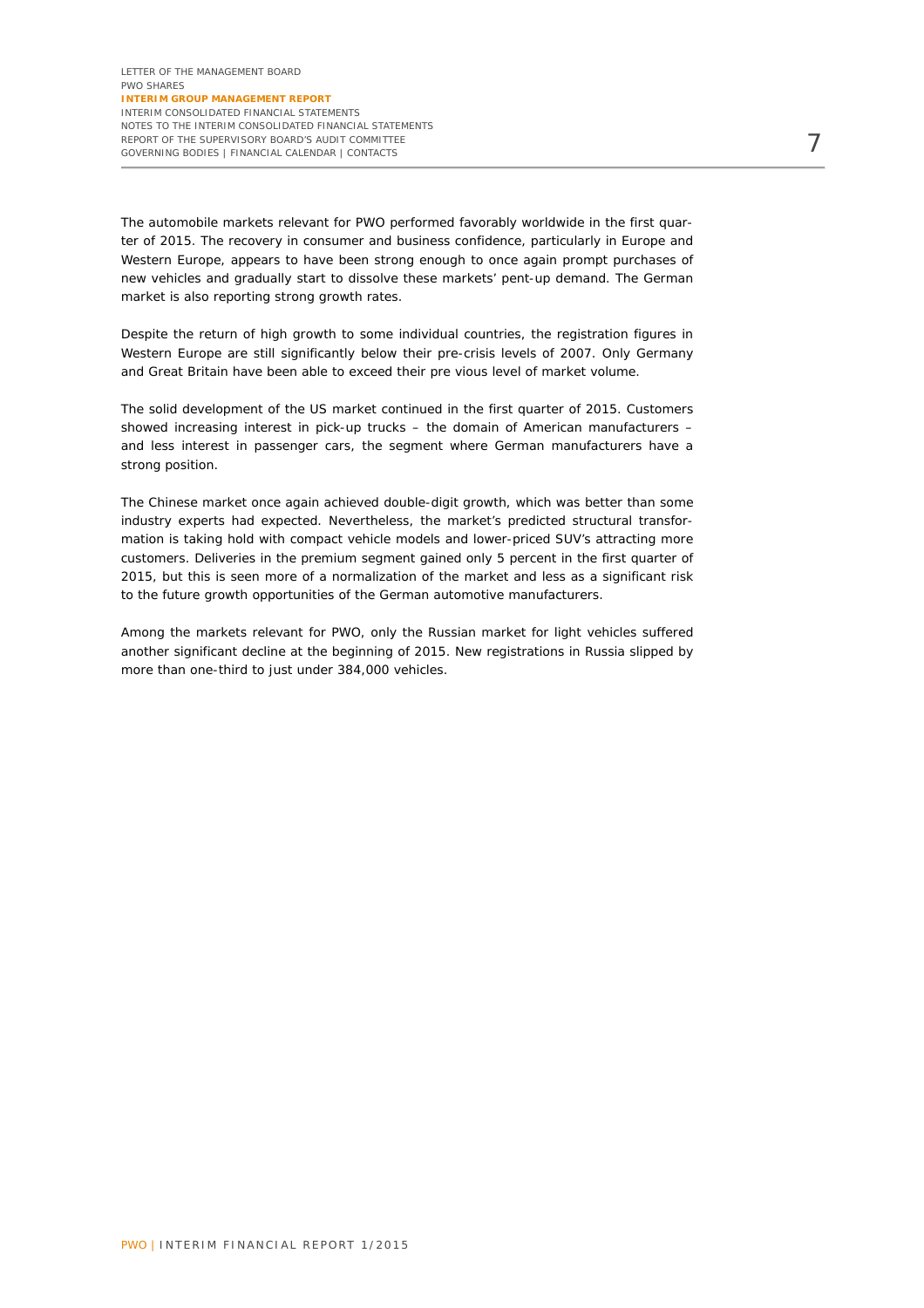# BUSINESS DEVELOPMENT: RESULTS OF OPERATIONS

At EUR 99.6 million (p/y: EUR 99.8 million), revenues in the first quarter of 2015 were at the previous year's level and in line with our plan. A higher level of finished goods and work-in-progress than in the previous year caused total output to rise slightly above the previous year's level and amounted to EUR 103.3 million (p/y: EUR 100.5 million). We did not expect year-on-year revenue growth in the first quarter of 2015 due to the difficult comparisons: in the first three months of 2014 we had achieved our highest quarterly revenues of the 2014 fiscal year and then saw business flatten slightly thereafter.

EBIT for the reporting quarter declined to EUR 5.6 million (p/y: EUR 6.0 million) compared to the previous year. This figure includes currency effects of a net EUR 0.7 million (p/y: EUR –0.2 million). We do not include currency effects in our planning and therefore had expected an even greater decline in EBIT as now reported. Measures to relieve the pressure on earnings will gradually take effect only later in the 2015 fiscal year. One of these measures was the reduction in 100 of our staff in Oberkirch that took place in the reporting quarter. In addition, we expect our locations in Mexico and China to reduce their losses at an EBIT level during the course of the fiscal year.

In the first quarter of 2015, the cost of materials ratio increased mainly as a result of start-ups and ramp-ups in China as did the ratio of staff costs due to negotiated wage increases. We also had additional charges from the expiration of our supplemental agreement at our Oberkirch location and an increase in our depreciation and amortization rate as we invested in the Group's expansion.

The development of other operating income and expenses was influenced by currency effects. The respective currency impact is disclosed in the notes to this quarterly report and resulted in a net positive effect on earnings of EUR 1.5 million. This amount was offset by expenses from hedge accounting of EUR 0.8 million that influenced other positions in the income statement. The total currency effect on EBIT amounted to EUR 0.7 million. Excluding these effects, other operating expenses declined slightly in absolute terms underlining the success of our cost reductions and efficiency improvements.

After essentially unchanged financial expenses and a lower tax rate, the reporting quarter's net income for the period remained at the previous year's level of EUR 3.2 million. Earnings per share were EUR 1.01 (p/y: EUR 1.03).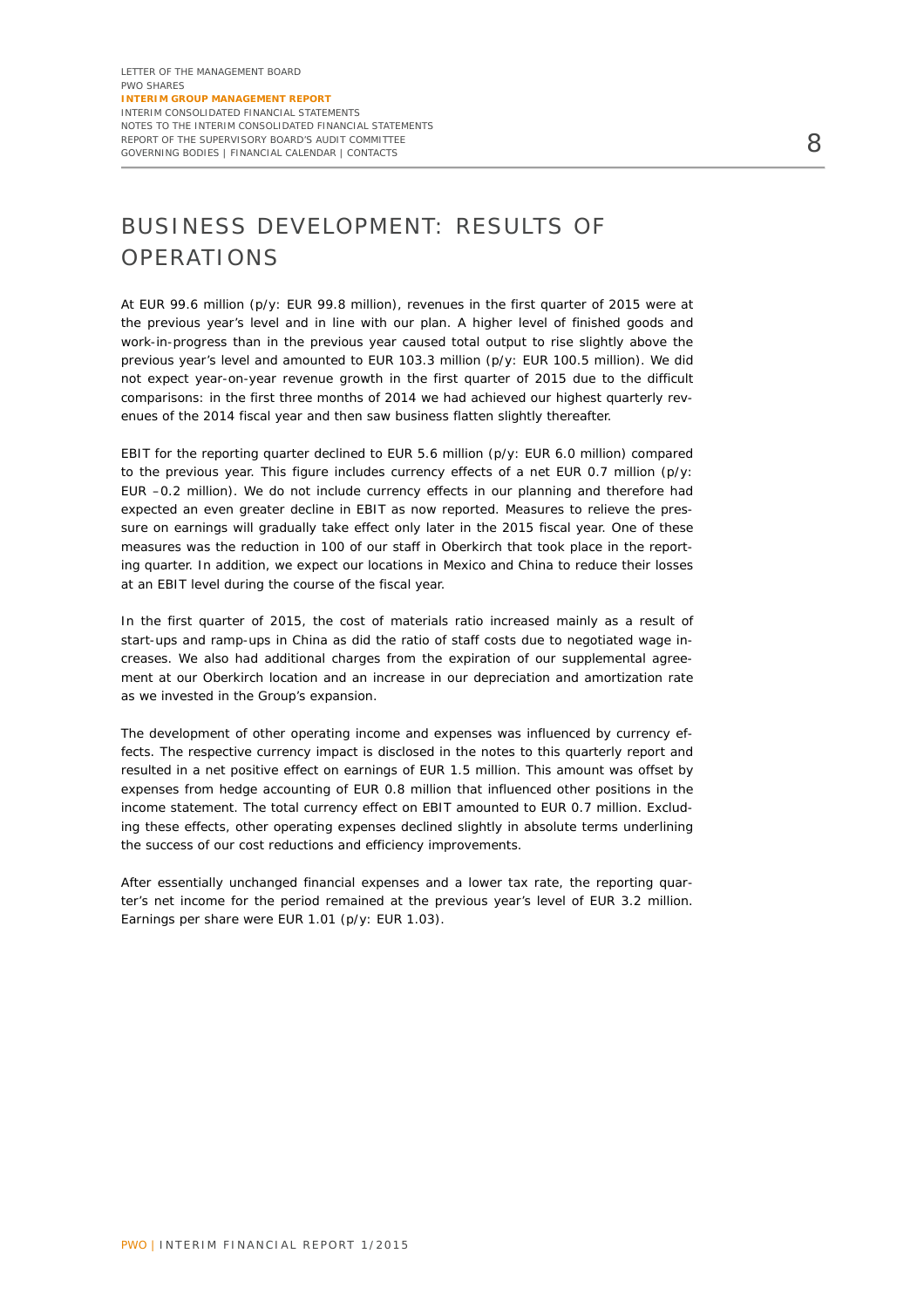## BUSINESS DEVELOPMENT: SEGMENTS

At our home location of Oberkirch, which forms the Germany segment, revenues in the first quarter declined to EUR 61.6 million (p/y: EUR 65.4 million) and total output decreased to EUR 63.5 million (p/y: EUR 66.6 million). EBIT declined to EUR 2.9 million (p/y: EUR 3.6 million). We are forecasting a significant reduction in our EBIT in Germany for the current fiscal year; however, we are seeing an increasingly stronger effect from costcutting measures in the personnel area and other areas, which gives us confidence in our future profitability from the year 2016 onwards.

The Czech location, which forms the Rest of Europe segment, continues to develop very positively. Revenues and total output rose 18.4 percent to EUR 16.3 million (p/y: EUR 13.8 million) and 16.6 percent to EUR 16.3 million (p/y: EUR 14.0 million) respectively. Contrary to this development, our EBIT of EUR 1.8 million was at the previous year's level because of interim additional expenses for the location's expansion. We have been expecting higher costs to burden individual quarters and have therefore been indicating for some time that there may be a slight decline in our margins. Nevertheless, at 10.7 percent, the EBIT margin in the first three months remained at a very high level.

The NAFTA Area segment comprises our locations in Canada and Mexico. Total revenues for the segment just slightly exceeded the previous year's figure and amounted to EUR 22.6 million (p/y: EUR 22.1 million). Due to a large-scale reduction in finished goods and work-in-progress in the prior year, total output had a stronger increase and amounted to EUR 22.4 million (p/y: EUR 20.8 million). EBIT declined to EUR 0.8 million (p/y: EUR 1.1 million).

The first quarter's developments are in line with our full-year expectations. In Canada, we are improving our productivity to limit the pressure of general cost increases accompanied by largely unchanged revenues. In Mexico, we expect a continuous improvement in the location's performance and, as a result, a reduction in the location's losses. Although we are already seeing some progress at this location, it is not yet clear whether the present favorable revenue development at this location will continue throughout the remainder of the fiscal year.

The Asia segment achieved strong growth in first quarter and reported higher total revenues of EUR 3.7 million (p/y: EUR 3.1 million) and total output of EUR 5.6 million (p/y: EUR 3.7 million). This growth was mainly driven by our Suzhou production location where series revenues are developing very positively. Tool revenues, however, are still below plan so that, on the whole, this location's performance was still below our expectations in the first three months of the year. The Shenyang assembly location is currently preparing for its first start-up scheduled for later this year.

The EBIT for the Asia segment in the reporting quarter was EUR 0.6 million (p/y: EUR –0.4 million). Nearly all of the Group's positive currency effects originated from this segment, whereas there were no corresponding effects recorded in the previous year. Therefore, excluding currency effects, EBIT was still below plan due to the lower tool revenues.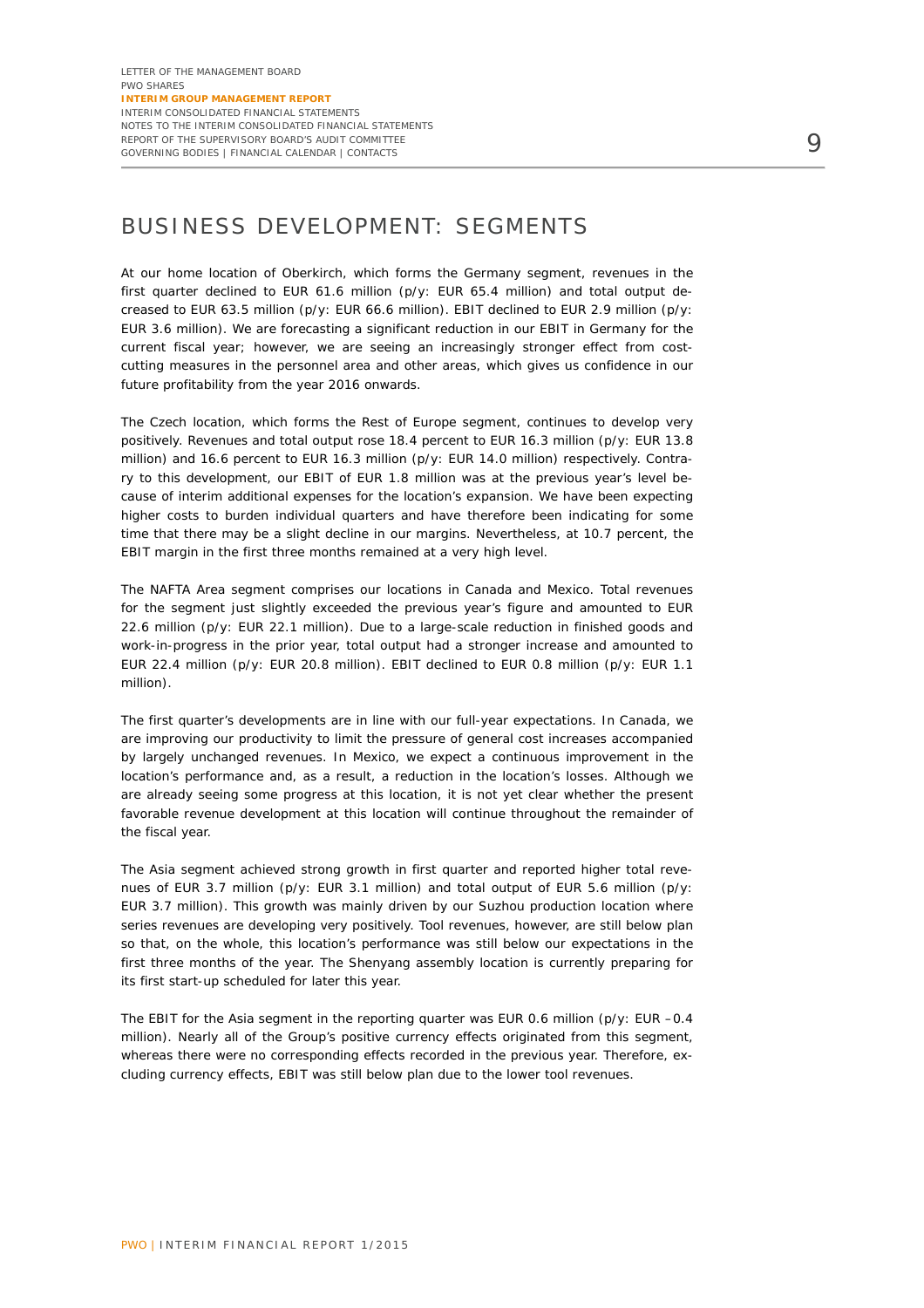### NET ASSETS AND FINANCIAL POSITION

As of the reporting date, the Group's total assets grew by EUR 32.3 million to EUR 373.7 million compared to EUR 341.5 million at the end of the prior fiscal year. The increase of EUR 8.1 million in property, plant, and equipment in the course of the Group's expansion contributed to this rise in total assets. Inventories experienced their customary seasonal growth and rose by EUR 6.1 million. Receivables and other assets grew by EUR 17.8 million. In addition to the increase in customer receivables, there was a significant rise in other receivables that was mainly the result of higher deferred taxes and VAT receivables.

On the equity and liabilities side, the increase in total assets is reflected in the higher noncurrent and current financial liabilities as well as in increased trade payables. Other financial liabilities also rose. In addition, the carrying amount of the defined benefit pension plans grew once again as a result of the further decline in capital market interest rates. The resulting actuarial losses of EUR 4.4 million weighed negatively on equity

Actuarial losses were the main reason that equity declined to EUR 95.7 million on the reporting date, falling below its level of EUR 96.1 million on December 31, 2014. The equity ratio fell from 28.1 percent to 25.6 percent. Financial liabilities increased to EUR 144.9 million compared to EUR 130.4 million and gearing (net debt as a percentage of equity) rose to 148.0 percent from 130.1 percent.

The changes to the balance sheet described also significantly influenced the development of our cash flow in the first three months of the 2015 fiscal year. Cash flow from operating activities declined to EUR –7.0 million (p/y: EUR 1.2 million) mainly because of the stronger year-on-year increase in current assets of EUR 20.3 million (p/y: EUR 15.6 million).

Cash flow from investing activities in the reporting quarter was EUR –6.3 million (p/y: EUR –4.9 million). The investments made in the reporting period are described in a separate section of this interim financial report. As a result, free cash flow after interest paid and received amounted to EUR –14.4 million (p/y: EUR –4.7 million). A net change in cash and cash equivalents in the amount of EUR –10.4 million (p/y: EUR –10.5 million) was reported after assuming loans in the net amount of EUR 4.0 million (p/y: EUR –5.7 million).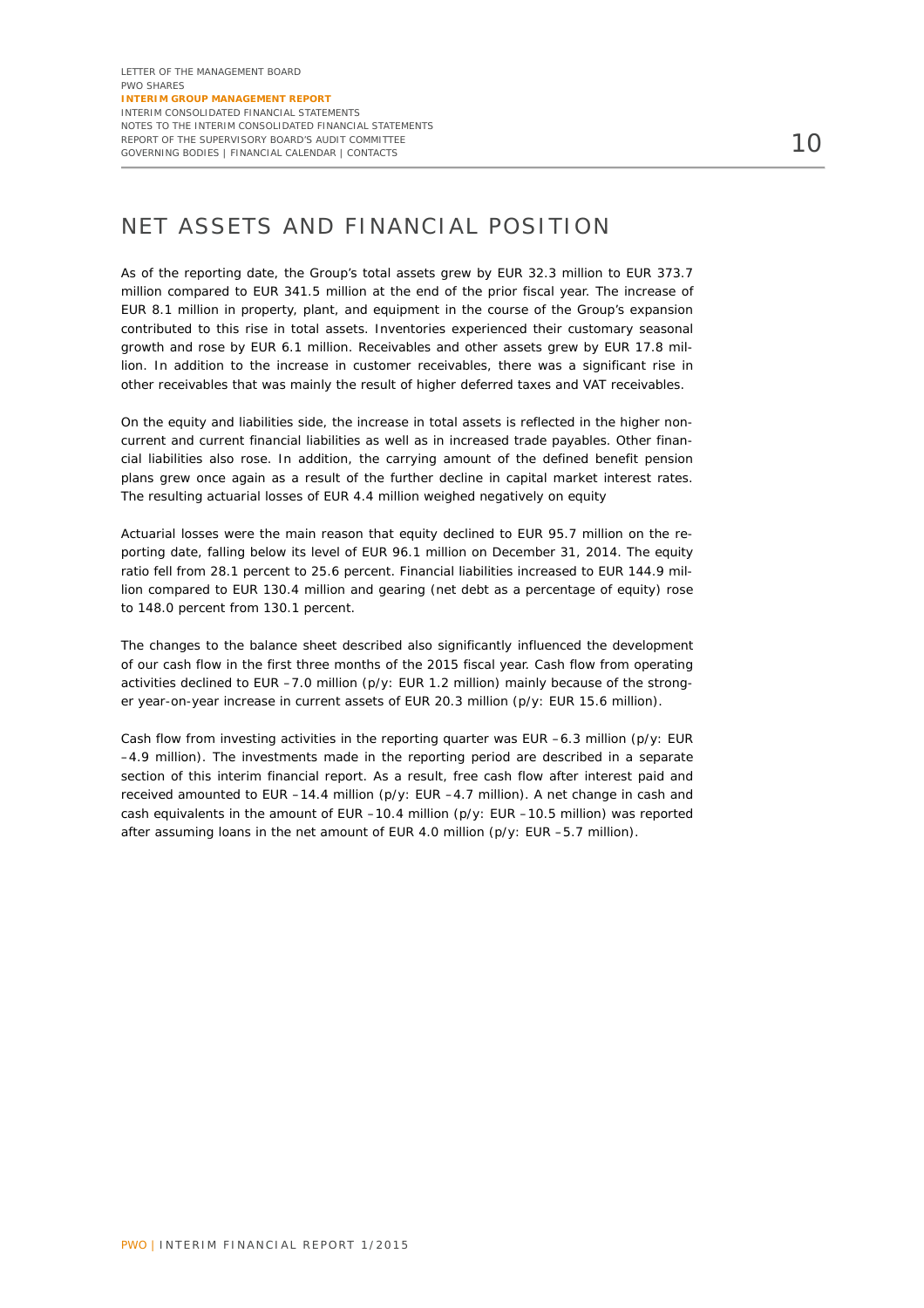### NEW BUSINESS

In the first three months of the current fiscal year, we acquired new contracts for future series production with a lifetime volume of around EUR 95 million. We also received tool orders totaling approximately EUR 8 million.

New business was generated mainly by our Oberkirch location. This location won a followon order for a previous order currently being filled for the production of cross-members. This contract not only allows us to secure the utilization of the corresponding capacity in Germany but also places us in a strong position to win orders to deliver to our customers in other regions. In the first quarter, we were also able to win additional series production orders for our Chinese location. Most of these new orders will start-up in the next two years — a practice that is standard in our business. These contracts typically have terms of five to eight years.

Many contracts will be awarded in the upcoming quarters that would encompass our entire product range and all locations. We are confident that we will win a substantial number of these contracts. Based on this expectation, our new business in the current fiscal year should significantly exceed the previous year's level of approximately EUR 260 million for series productions and roughly EUR 20 million for the corresponding tool volumes.

### INVESTMENTS

As described in the segment report, we invested EUR 6.3 million (p/y: EUR 5.3 million) in the PWO Group in the first quarter of 2015.

Our investments in our Oberkirch location amounted to EUR 2.0 million (p/y: EUR 3.1 million). Most of these investments were made in a new office building and in the relocation of the entrance gate to improve operational logistics. The relocation is now complete and the gate is fully operational. The new office building should be finished during the fall of 2016.

The expansion of our Czech location is progressing rapidly. A total of EUR 2.2 million (p/y: EUR 0.3 million) was invested at this location in the reporting quarter. These investments mainly consisted of advance payments for a new press facility and the purchase of an additional forming press.

Investments made in the NAFTA Area were still at a low level and amounted to EUR 0.8 million (p/y: EUR 1.7 million) in the first three months of 2015. These investments included an investment in Mexico for an additional welding cell to be used in future series productions. No investments were made in Canada during the quarter.

We invested a total of EUR 1.3 million (p/y: EUR 0.2 million) at our two Chinese locations. With the establishment of the new assembly and logistics facilities, we are making further progress with the expansion of our Suzhou production location. We are also moving forward at our Shenyang assembly location after purchases of welding cells and equipment.

Total investments of EUR 33 million are planned in the current fiscal year. In addition to investing in our largest location of Oberkirch, the majority of these funds will be used for the further growth of our site in the Czech Republic.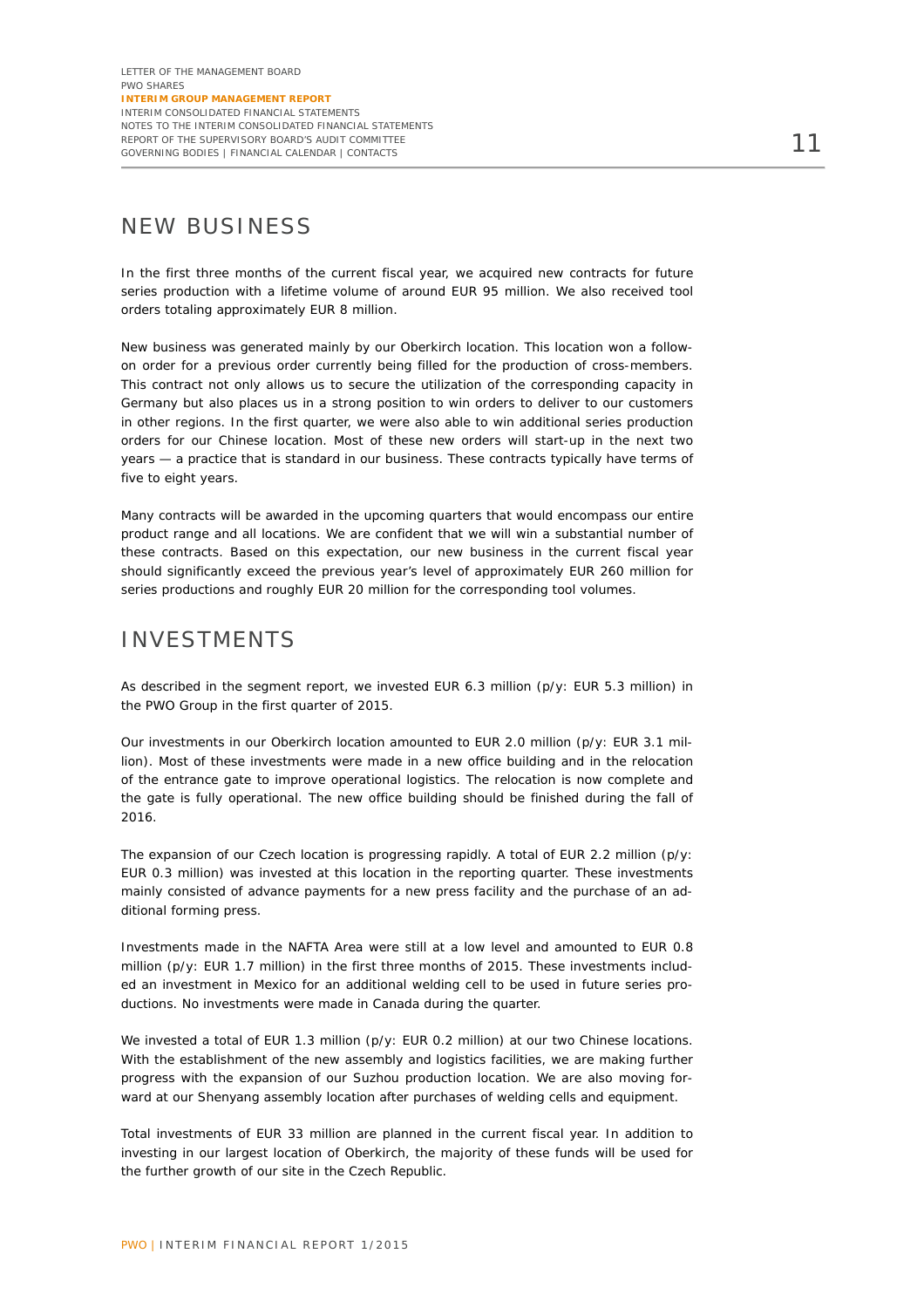### EMPLOYEES

At the end of the reporting period, the PWO Group had a total of 3,152 employees compared to 3,125 employees at the end of the 2014 fiscal year. This number includes 144 trainees compared to 162 as of December 31, 2014.

The increase in staff in the first quarter mainly took place at our foreign locations. At our German location, there were 1,519 employees at the end of March 2015 compared to 1,549 at the end of December 2014. We are currently adjusting our personnel capacity to suit the change in the market outlook. When comparing the figure at the end of March 2015 to the 1,585 employees at end of last year's comparable quarter, the substantial measures we are currently implementing are becoming more visible. We have also reduced the number of our temporary employees. In the course of the first quarter of 2015, we completed our staff reductions which included roughly 100 permanent employees. These reductions will become effective in the course of the year, particularly in the second half of 2015.

We increased the number of employees internationally, especially in the Czech Republic and China where we expect to see most of this year's growth momentum. Therefore, we increased our number of employees at these locations accordingly and had 548 employees at our Czech location as of the reporting date after a total of 496 employees at the end of December 2014. In China, the number of employees grew to 303 from 289 mainly due to the staffing of our new assembly location.

The number of employees at our Canadian location remained essentially unchanged and amounted to 263 after 257. In Mexico, where staff declined from 534 at the end of December 2014 to 519 as of the reporting date, we are still seeking to attract the most qualified staff and retain their loyalty so that overall productivity increases.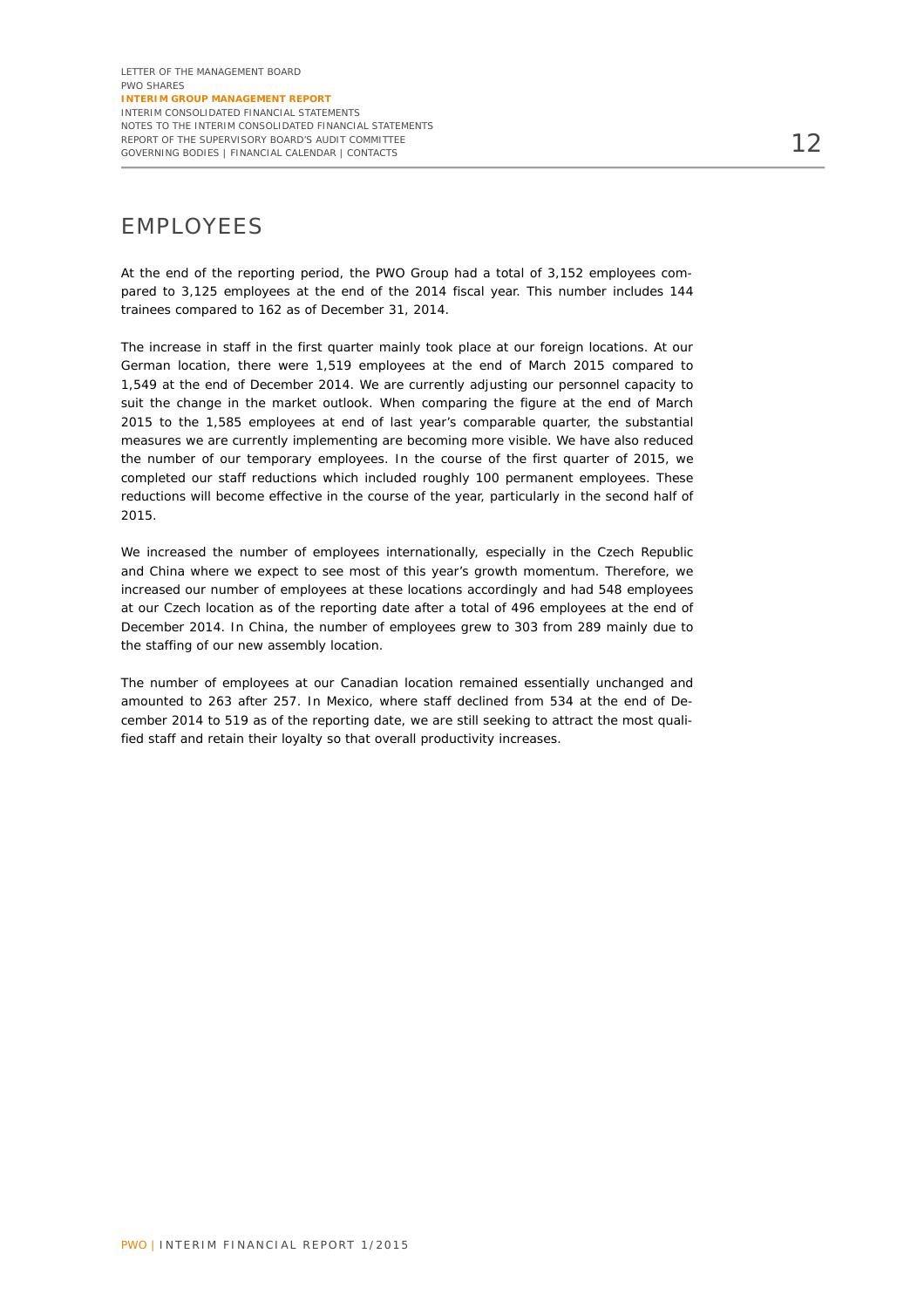# REPORT ON OPPORTUNITIES AND RISKS

The opportunities and risks for the development of the PWO Group and its segments that were described in the 2014 annual report continue to be valid.

The VDA is still optimistic with regard to international automotive industry and expects the global market to rise 2 percent during the whole of 2015. Light vehicle sales in the United States and in Western Europe are also expected to grow at this rate. In China, full-year growth should be a solid 6 percent, while the Russian market is expected to fall nearly 20 percent.

Favorable macroeconomic developments and the positive performance of the automotive industry present our business with more opportunities than risks. Nevertheless, the risks to our earnings development described in the recent annual report will continue to be present throughout the year. These risks include a reduction in the losses incurred at our Mexican location and in the Asia segment. Furthermore, as we have already announced, the support provided to our earnings by cost reductions and productivity improvements already been implemented or still planned at our Oberkirch location will not have their full effect in the current fiscal year; however the rise in costs from higher wages, for example, will be fully reflected.

Finally, we are working intensely on winning new orders to fill our existing capacity and support our growth beyond the year 2015. An important milestone in achieving this growth is the cross-member order we won in the first quarter. We expect to win additional large orders in the coming quarters.

### OUTLOOK

In the current fiscal year, we expect revenues to increase from EUR 381.1 million to approximately EUR 400 million. EBIT is expected to improve from EUR 16.7 million to roughly EUR 19 million. The previous year's results included unexpected currency effects of EUR 1.7 million and non-recurring expenses of EUR 4.0 million for personnel adjustments.

Revenues in the first quarter of the new fiscal year were in line with our plan. EBIT excluding currency effects did not fully meet our expectations but was still within the customary range of fluctuation. We already foresee a rise in earnings in the further course of the year and, therefore, we can confirm our forecasts for the current fiscal year in their entirety.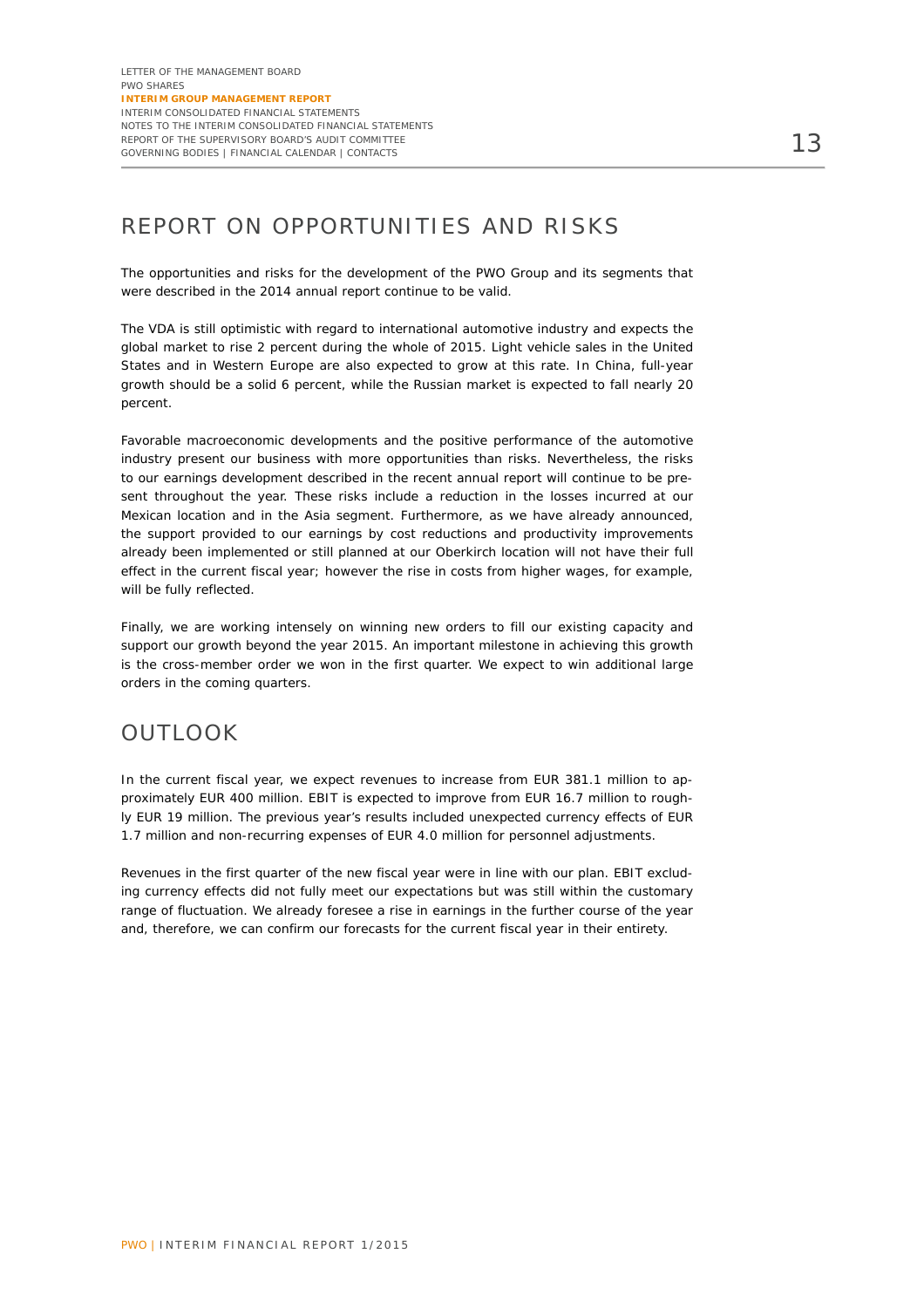# **CONSOLIDATED INCOME STATEMENT**

|                                                                                | 1st Quarter 2015 |         |             | 1st Quarter 2014 |
|--------------------------------------------------------------------------------|------------------|---------|-------------|------------------|
|                                                                                | <b>EURK</b>      | % share | <b>EURK</b> | % share          |
| Revenue                                                                        | 99,580           | 96.4    | 99,761      | 99.3             |
| Change in finished goods and work-in-<br>progress / other own work capitalized | 3,687            | 3.6     | 728         | 0.7              |
| <b>TOTAL OUTPUT</b>                                                            | 103,267          | 100.0   | 100,489     | 100.0            |
| Other operating income                                                         | 7,014            | 6.8     | 1,017       | 1.0              |
| Cost of materials                                                              | 55,167           | 53.5    | 52,588      | 52.3             |
| Staff costs                                                                    | 29,767           | 28.8    | 28,023      | 27.9             |
| Depreciation and amortization                                                  | 6,062            | 5.9     | 5,347       | 5.3              |
| Other operating expenses                                                       | 13,658           | 13.2    | 9,556       | 9.5              |
| <b>EBIT</b>                                                                    | 5,627            | 5.4     | 5,992       | 6.0              |
| Financial expenses                                                             | 1,427            | 1.3     | 1,401       | 1.4              |
| <b>EBT</b>                                                                     | 4,200            | 4.1     | 4,591       | 4.6              |
| Income taxes                                                                   | 1,048            | 1.0     | 1,360       | 1.4              |
| <b>NET INCOME FOR THE PERIOD</b>                                               | 3,152            | 3.1     | 3,231       | 3.2              |
|                                                                                |                  |         |             |                  |
| Earnings per share in EUR <sup>1</sup>                                         | 1.01             |         | 1.03        |                  |

 $1$  The calculation of earnings per share is discussed on page 23.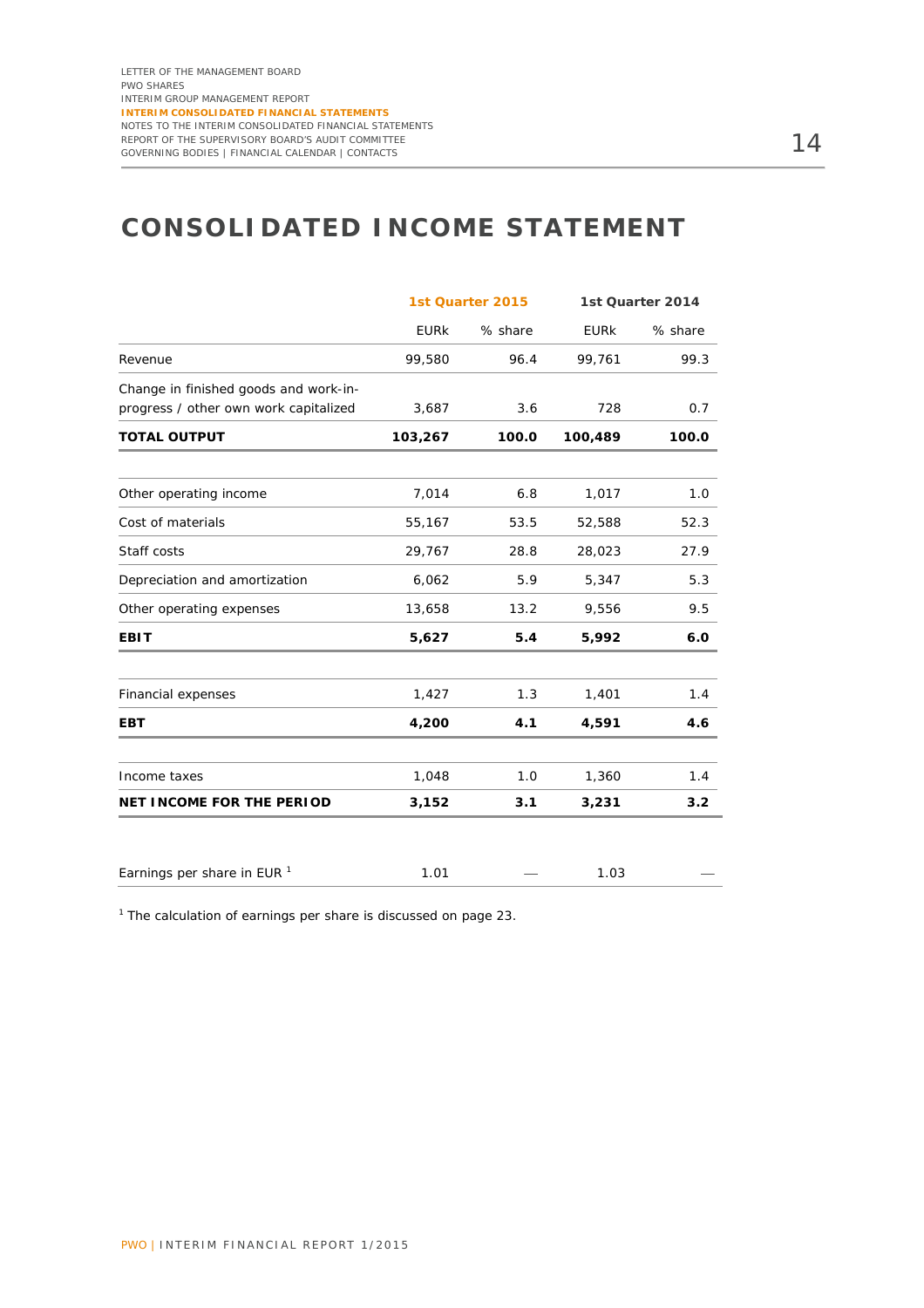# **CONSOLIDATED STATEMENT OF COMPREHENSIVE INCOME**

|                                                                 | <b>1st Quarter</b> | 1st Quarter       |
|-----------------------------------------------------------------|--------------------|-------------------|
|                                                                 | 2015               | 2014              |
|                                                                 | <b>EURK</b>        | <b>EURK</b>       |
| <b>NET INCOME FOR THE PERIOD</b>                                | 3,152              | 3,231             |
| I tems that may be reclassified to profit and loss<br>in future |                    |                   |
| Net losses from cash flow hedges                                | $-3,459$           | -36               |
| Tax effect                                                      | 899                | $12 \overline{ }$ |
| Unrealized losses from derivative financial                     |                    |                   |
| instruments                                                     | $-2,560$           | $-24$             |
| <b>Currency translation differences</b>                         | 3,427              | -983              |
| I tems that will not be reclassified to profit and loss         |                    |                   |
| Actuarial losses from defined benefit pension plans             | $-6, 135$          | $-3,197$          |
| Tax effect                                                      | 1,723              | 898               |
| Actuarial losses from defined benefit pension plans             | $-4, 412$          | $-2,299$          |
| OTHER COMPREHENSIVE INCOME AFTER TAX                            | $-3,545$           | $-3,306$          |
| TOTAL COMPREHENSIVE INCOME AFTER TAX                            | $-393$             | $-75$             |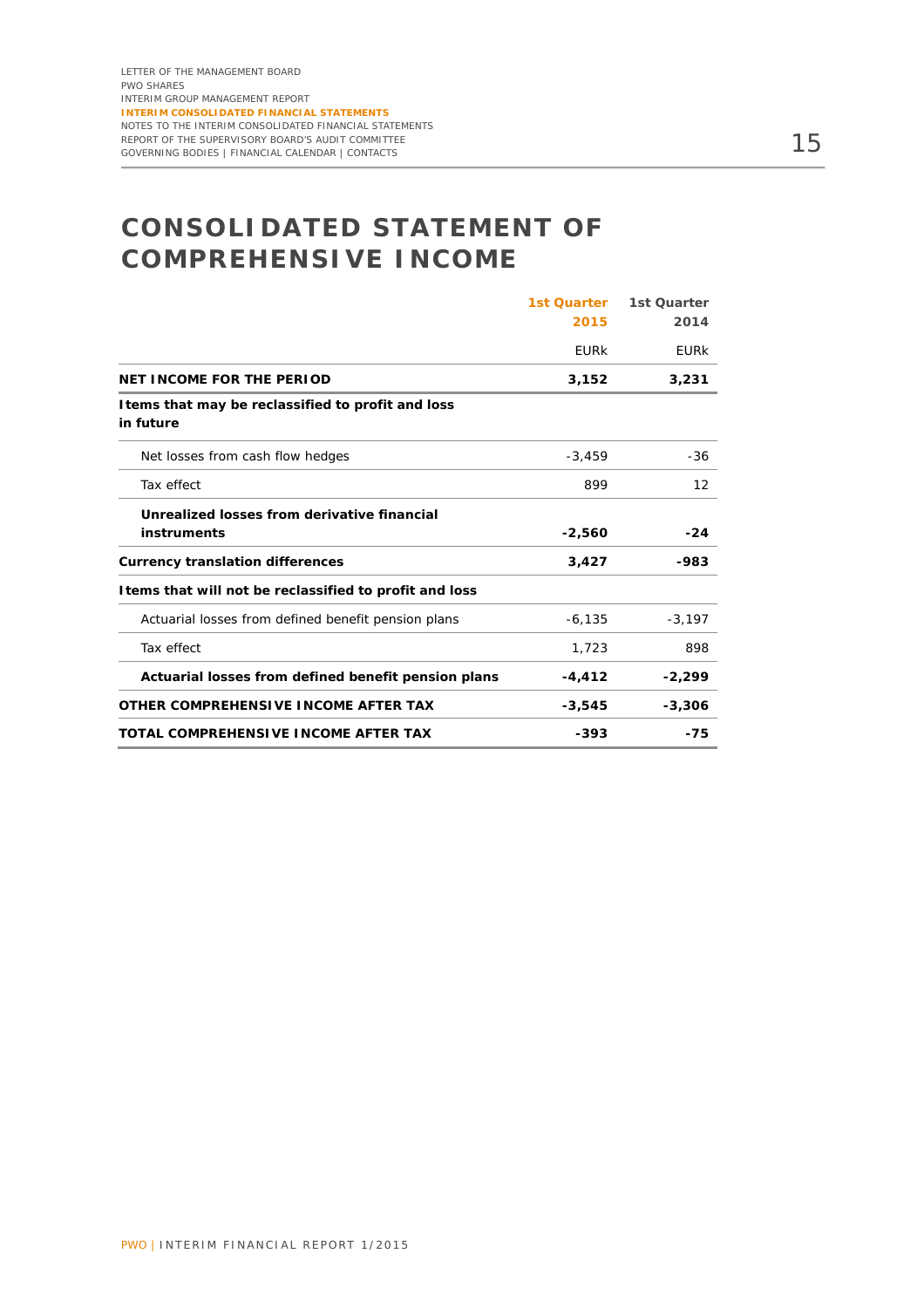# **CONSOLIDATED BALANCE SHEET**

| <b>ASSETS</b>                                 | Mar. 31, 2015 | Dec. 31, 2014 |
|-----------------------------------------------|---------------|---------------|
|                                               | <b>EURK</b>   | <b>EURK</b>   |
| Property, plant, and equipment                | 172,340       | 164,209       |
| Intangible assets                             | 11,898        | 12,188        |
| Non-current portion of other assets           | 217           | 16            |
| Non-current portion of income tax receivables | 227           | 227           |
| Deferred tax assets                           | 15,481        | 13,021        |
| <b>NON-CURRENT ASSETS</b>                     | 200,163       | 189,661       |
| Inventories                                   | 79,225        | 73,140        |
| Receivables and other assets                  | 89,624        | 71,791        |
| Other financial assets                        | 20            | 26            |
| Income tax receivables                        | 1,416         | 1,438         |
| Cash and cash equivalents                     | 3,277         | 5,404         |
| <b>CURRENT ASSETS</b>                         | 173,562       | 151,799       |
| <b>TOTAL ASSETS</b>                           | 373,725       | 341,460       |

| <b>EQUITY AND LIABILITIES</b>              | Mar. 31, 2015 | Dec. 31, 2014 |
|--------------------------------------------|---------------|---------------|
|                                            | <b>EURK</b>   | <b>EURK</b>   |
| <b>EQUITY</b>                              | 95,707        | 96,100        |
| Non-current financial liabilities          | 98.034        | 95,262        |
| Provisions for pensions                    | 59,950        | 53,523        |
| Other provisions                           | 2,443         | 2,515         |
| Non-current portion of other liabilities   | $\Omega$      | 155           |
| Deferred tax liabilities                   | $\Omega$      | 271           |
| <b>NON-CURRENT LIABILITIES</b>             | 160,427       | 151,726       |
| Current portion of provisions for pensions | 1,515         | 1,515         |
| Current portion of other provisions        | 1,620         | 1,622         |
| Trade payables and other liabilities       | 55,088        | 49,848        |
| Other financial liabilities                | 12,454        | 5,462         |
| <b>Current financial liabilities</b>       | 46,914        | 35,187        |
| <b>CURRENT LIABILITIES</b>                 | 117,591       | 93,634        |
| TOTAL EQUITY AND LIABILITIES               | 373,725       | 341,460       |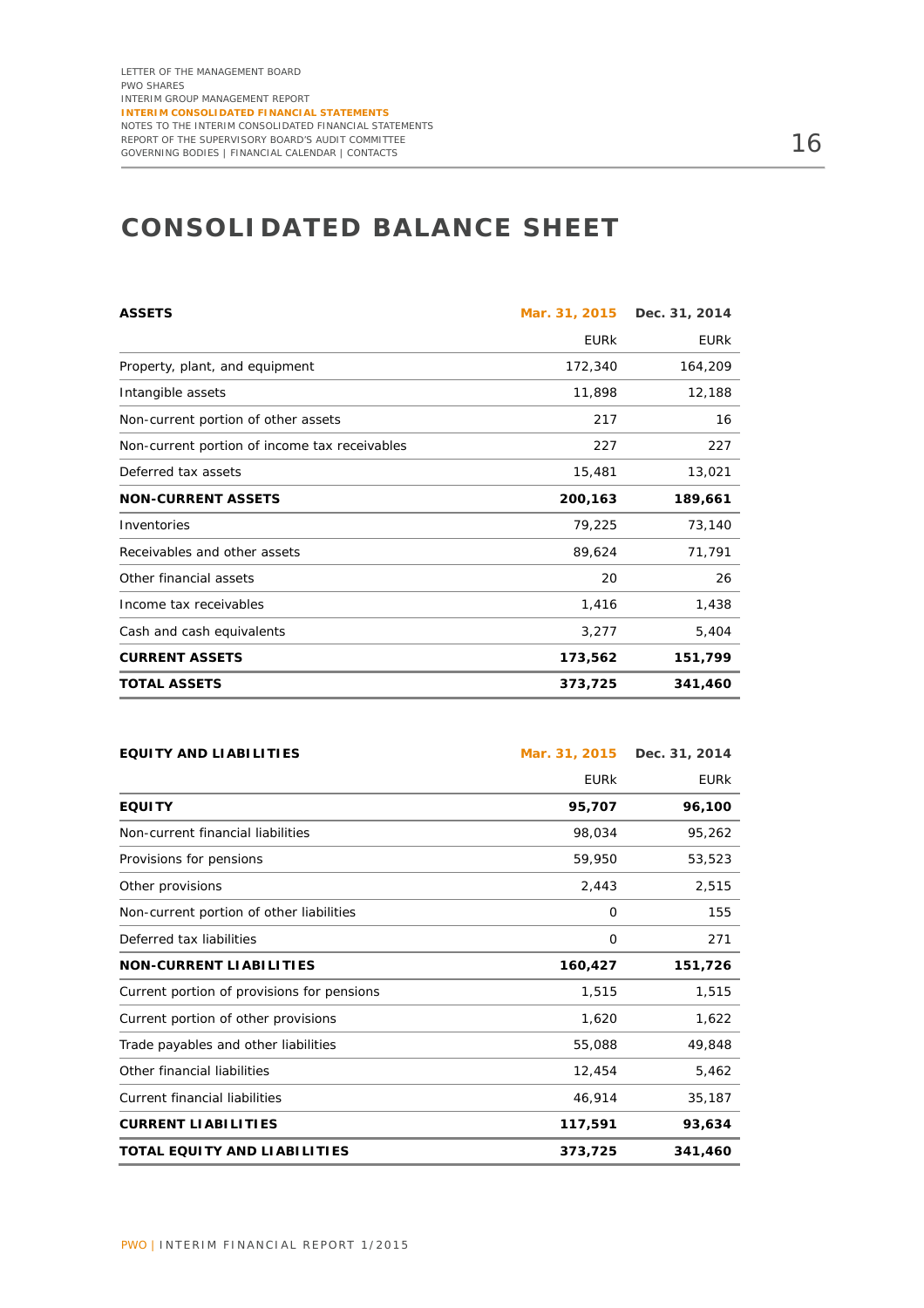# **CONSOLIDATED STATEMENT OF CHANGES IN EQUITY**

**Equity attributable to PWO AG shareholders** 

|                                               |            |          |          |                  | Other components of<br>equity<br>items that may be reclas-<br>sified to profit and loss in<br>future periods |           |              |
|-----------------------------------------------|------------|----------|----------|------------------|--------------------------------------------------------------------------------------------------------------|-----------|--------------|
|                                               | Subscribed | Capital  | Retained | Defined          | Currency                                                                                                     | Cash flow | <b>Total</b> |
|                                               | capital    | reserves | earnings | benefit          | translation                                                                                                  | hedges    |              |
| <b>EURK</b>                                   |            |          |          | pension<br>plans | differences                                                                                                  |           |              |
| <b>JANUARY 1, 2014</b>                        | 9,375      | 37,494   | 64,215   | $-8,276$         | $-708$                                                                                                       | 361       | 102,461      |
| Net income for the<br>period                  |            |          | 3,231    |                  |                                                                                                              |           | 3,231        |
| Other comprehensive<br>income                 |            |          |          | $-2,299$         | $-983$                                                                                                       | $-24$     | $-3,306$     |
| <b>TOTAL COMPREHEN-</b><br><b>SIVE INCOME</b> | 9,375      | 37,494   | 67,446   | $-10,575$        | $-1,691$                                                                                                     | 337       | 102,386      |
| <b>MARCH 31, 2014</b>                         | 9,375      | 37,494   | 67,446   | $-10,575$        | $-1,691$                                                                                                     | 337       | 102,386      |
|                                               |            |          |          |                  |                                                                                                              |           |              |
| <b>JANUARY 1, 2015</b>                        | 9,375      | 37,494   | 65,900   | $-16,517$        | 2,485                                                                                                        | $-2,637$  | 96,100       |
| Net income for the<br>period                  |            |          | 3,152    |                  |                                                                                                              |           | 3,152        |
| Other comprehensive<br>income                 |            |          |          | $-4,412$         | 3,427                                                                                                        | $-2,560$  | $-3,545$     |
| <b>TOTAL COMPREHEN-</b><br><b>SIVE INCOME</b> | 9,375      | 37,494   | 69,052   | $-20,929$        | 5,912                                                                                                        | $-5,197$  | 95,707       |
| <b>MARCH 31, 2015</b>                         | 9,375      | 37,494   | 69,052   | $-20,929$        | 5,912                                                                                                        | $-5,197$  | 95,707       |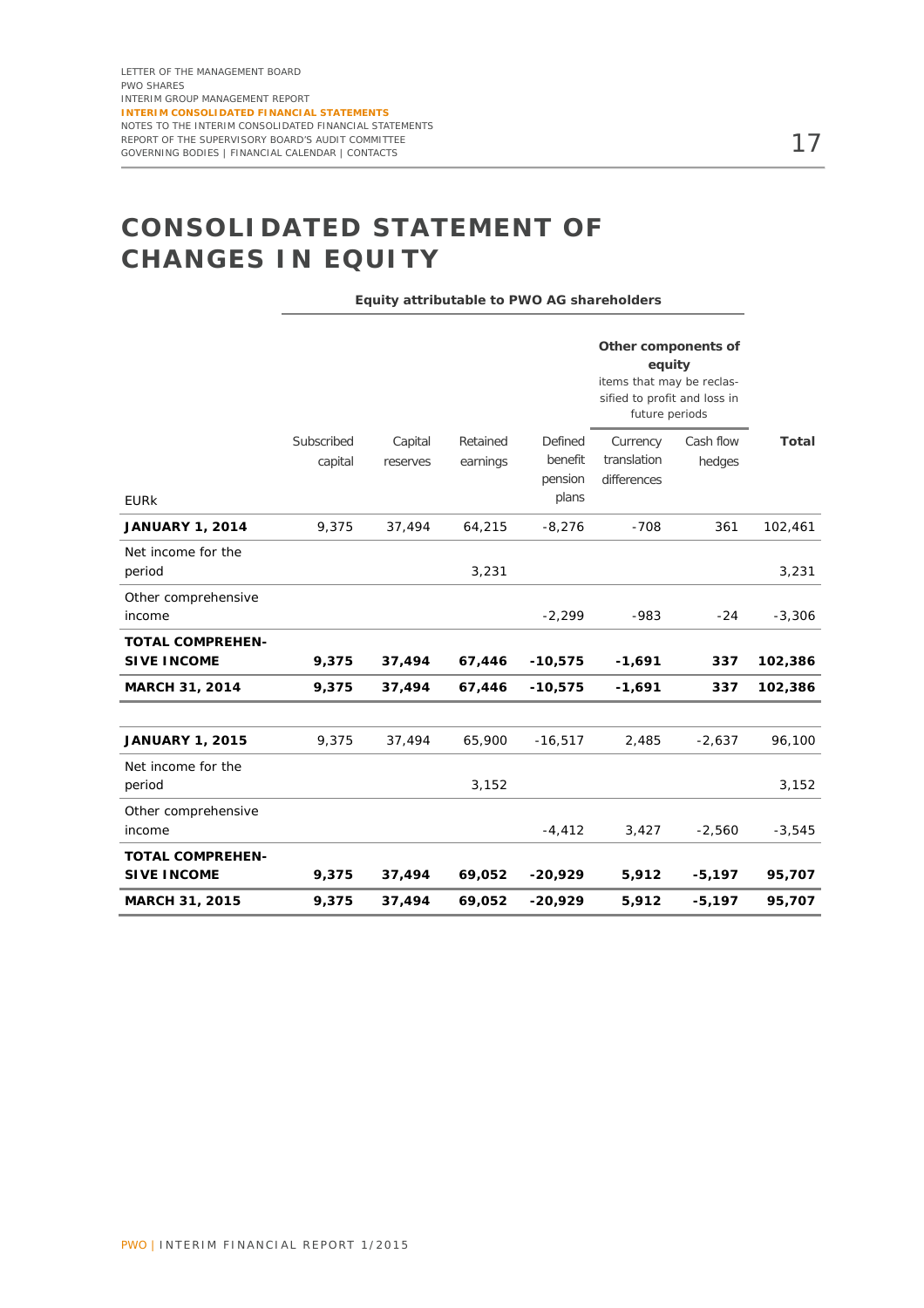# **CONSOLIDATED STATEMENT OF CASH FLOWS**

|                                                                     | <b>1st Quarter</b><br>2015 | 1st Quarter<br>2014 |
|---------------------------------------------------------------------|----------------------------|---------------------|
|                                                                     | <b>EURK</b>                | <b>EURK</b>         |
| Net income for the period                                           | 3,152                      | 3,231               |
| Depreciation of property, plant, and equipment, net of write-ups    | 6,062                      | 5,347               |
| Income tax expense/refund                                           | 1,048                      | 1,360               |
| Interest income and expenses                                        | 1,427                      | 1,401               |
| Change in current assets                                            | $-20,270$                  | $-15,641$           |
| Change in non-current assets                                        | $-201$                     | 0                   |
| Change in non-current liabilities (excluding financial liabilities) | 5,880                      | 2,749               |
| Change in current liabilities (excluding financial liabilities)     | 15,141                     | 7,590               |
| Income taxes paid                                                   | $-2,603$                   | -1,316              |
| Other non-cash expenses/income                                      | $-16,553$                  | $-3,534$            |
| Gain/loss on disposal of property, plant, and equipment             | -48                        | 17                  |
| CASH FLOW FROM OPERATING ACTIVITIES                                 | -6,965                     | 1,204               |
| Proceeds from disposal of property, plant, and equipment            | 52                         | 9                   |
| Payments for investments in property, plant, and equipment          | $-6,256$                   | -4,561              |
| Payments for investments in intangible assets                       | -67                        | $-300$              |
| CASH FLOW FROM INVESTING ACTIVITIES                                 | $-6,271$                   | -4,852              |
| Interest paid                                                       | $-1,164$                   | $-1,102$            |
| Interest received                                                   | 27                         | 28                  |
| Proceeds from borrowings                                            | 7,407                      | 4,381               |
| Repayment of borrowings                                             | $-3,395$                   | $-10,129$           |
| CASH FLOW FROM FINANCING ACTIVITIES                                 | 2,875                      | $-6,822$            |
| Net change in cash and cash equivalents                             | $-10,361$                  | $-10,470$           |
| Effect of exchange rates on cash and cash equivalents               | $-168$                     | 45                  |
| Cash and cash equivalents as of January 1                           | $-5,158$                   | $-3,721$            |
| CASH AND CASH EQUIVALENTS AS OF MARCH 31                            | -15,687                    | $-14,146$           |
| of which cash and cash equivalents                                  | 3,277                      | 2,631               |
| of which bank borrowings due on demand                              | $-18,964$                  | $-16,777$           |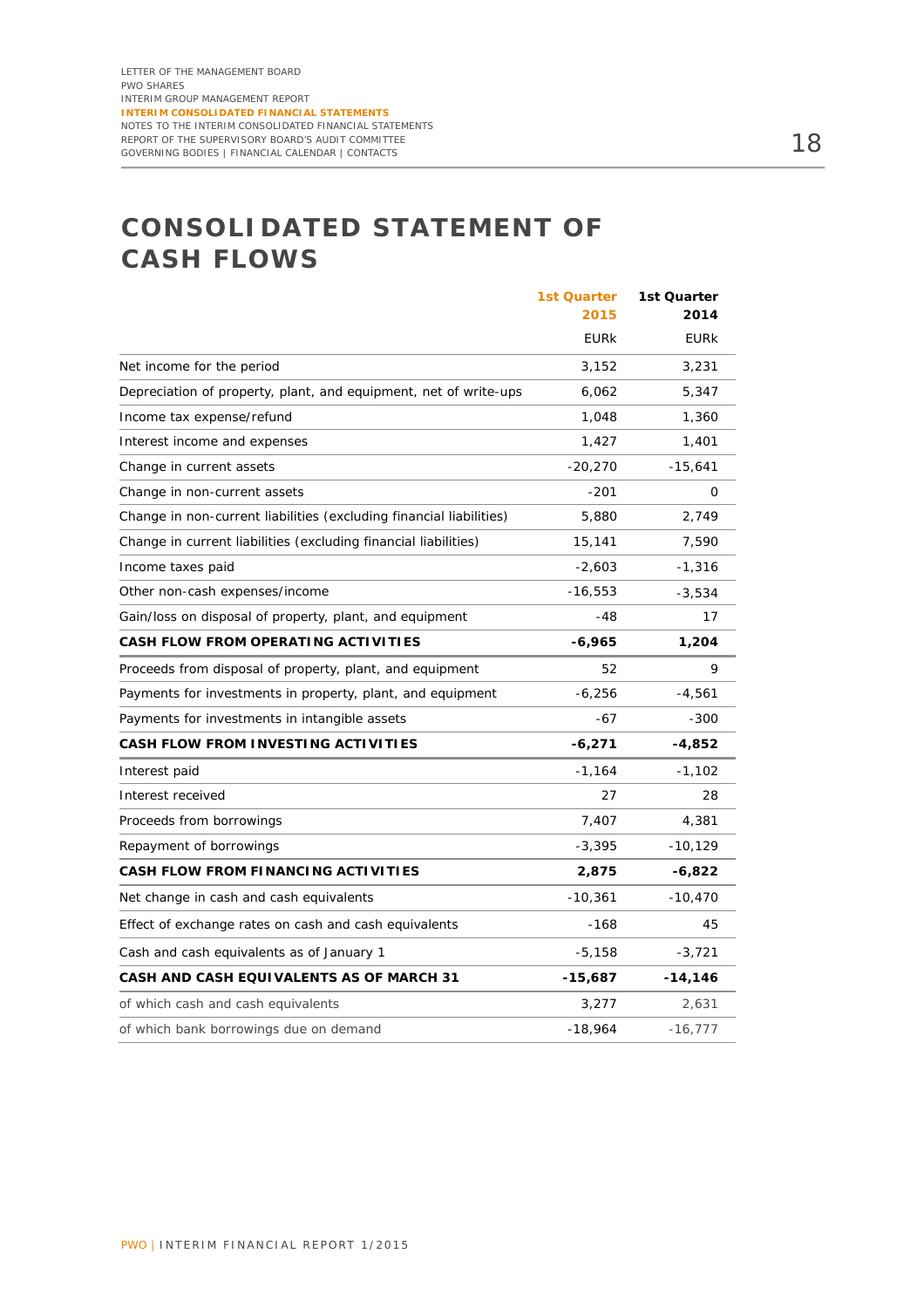# **NOTES TO THE INTERIM CONSOLIDATED FINANCIAL STATEMENTS**

### COMPANY INFORMATION

The condensed interim consolidated financial statements of Progress-Werk Oberkirch AG (PWO) and its subsidiaries for the first quarter of 2015 were authorized by the Management Board on the basis of a resolution passed on April 17, 2015 and were subsequently submitted to the Supervisory Board's Audit Committee for examination.

PWO is an exchange-listed stock corporation headquartered in Oberkirch, Germany. The Company's shares are traded on XETRA, the regulated market in Frankfurt and Stuttgart, and on the Regulated Unofficial Market in Berlin, Düsseldorf, Hamburg-Hannover, and Munich.

PWO's main business activities are the development and manufacture of advanced metal components and subsystems used in lightweight construction for automotive safety and comfort.

### ACCOUNTING POLICIES

#### **BASIS OF PRESENTATION**

These condensed interim consolidated financial statements as of March 31, 2015 were prepared in accordance with IAS 34 "Interim Financial Reporting". All of the International Financial Reporting Standards (IFRS), including the interpretation of the IFRS Interpretations Committee (IFRIC) that were adopted into EU law by the European Commission and which were mandatorily applicable as of the reporting date, were applied as of the reporting date.

These interim consolidated financial statements do not contain all of the information and disclosures required for consolidated financial statements at the end of the financial year, and, therefore, should be read in conjunction with the annual consolidated financial statements as of December 31, 2014. In principle, the accounting policies used in preparing the interim consolidated financial statements are the same as those used for the consolidated financial statements as of December 31, 2014. Detailed explanations are provided on page 82 et sqq. of the notes to the 2014 annual report.

The interim consolidated financial statements and the interim management report are neither subject to an external audit nor to an auditor's review.

#### **CURRENCY TRANSLATION**

The financial statements of the companies included in the interim consolidated financial statements that were prepared using foreign currencies were translated using the following exchange rates: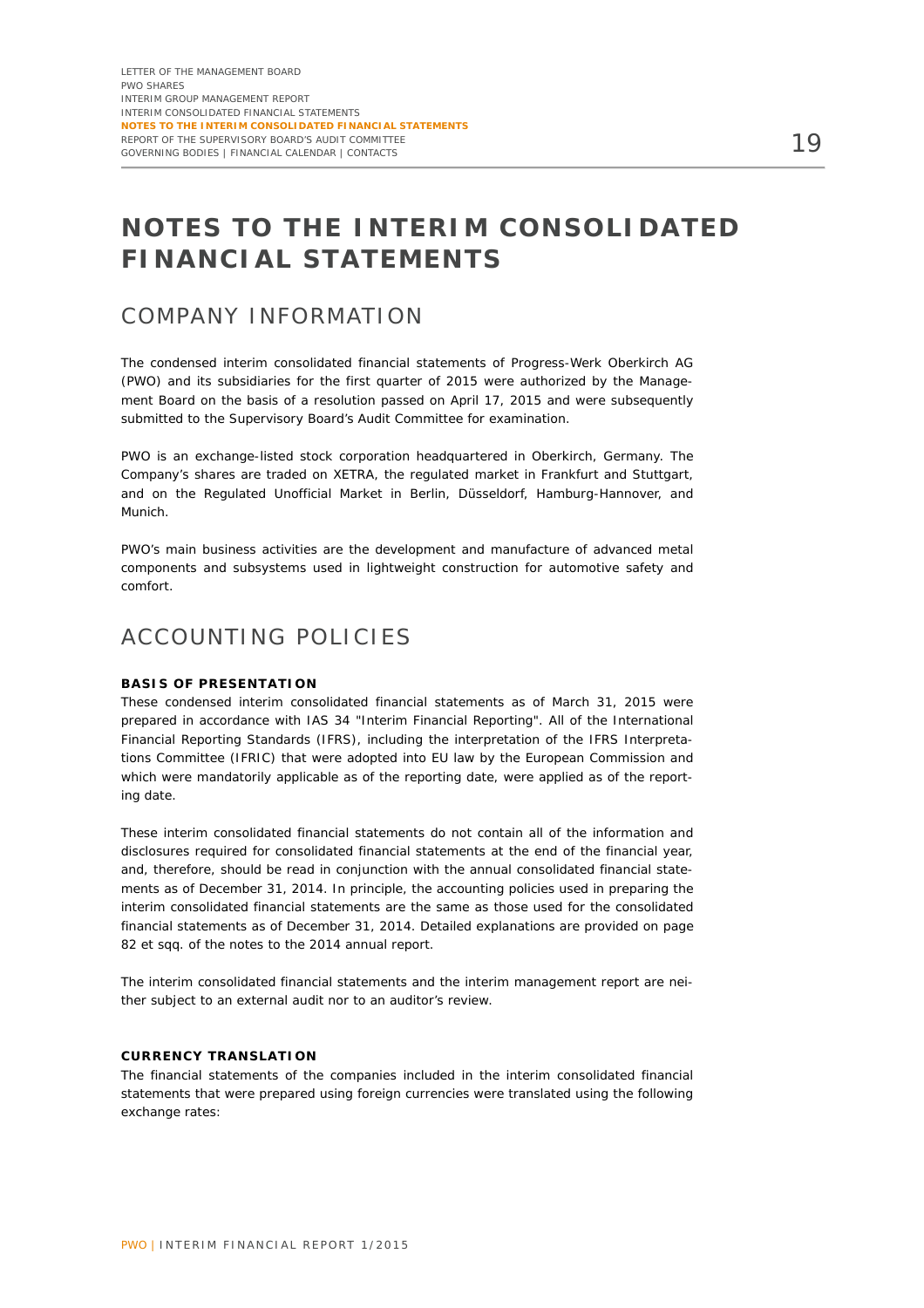|        |     |      | Closing rate          |         | Average rate |
|--------|-----|------|-----------------------|---------|--------------|
|        |     |      | 31/03/2015 31/03/2014 | 10/2015 | 10/2014      |
| China  | CNY | 6.67 | 8.58                  | 7.03    | 8.36         |
| Canada | CAD | 1.37 | 1.52                  | 1.40    | 1.51         |
| Mexico | USD | 1.08 | 1.38                  | 1.13    | 1.37         |

#### **TAXES**

In accordance with IAS 34, income tax expenses in the reporting period were recognized based on the tax rate expected for the full year.

### CHANGES IN ACCOUNTING POLICIES

The same accounting methods that were applied in the preparation of the consolidated financial statements as of December 31, 2014 were used in the preparation of the condensed interim consolidated financial statements. The following standards and interpretations that were applied as of January 1, 2015 form an exception to this basic principle:

#### **NEW AND AMENDED STANDARDS AND INTERPRETATIONS**

#### AMENDMENTS TO IAS 19 – EMPLOYEE CONTRIBUTIONS

These amendments are applicable with retrospective effect for fiscal years beginning on or after July 1, 2014. The amendment provides for the recognition of contributions from employees or third parties to the pension plan as a reduction of the service cost, provided they reflect the services performed in the reporting period. This change has no impact on the Group's net assets, financial position and results of operations since contributions from employees or third parties were not made to pension plans.

#### IMPROVEMENTS TO IFRS 2010–2012

The improvements to IFRS 2010-2012 are a collection of standards whose subject matter consists of various IFRS amendments. These are mainly applicable with retrospective effect for financial years beginning on or after July 1, 2014. The amendments relevant to the Group relate to:

- IFRS 8: Expands the disclosure requirements with the inclusion of a description of the combined business segments and discloses the economic characteristics used as a basis to determine whether the relevant segments are 'comparable'. This amendment has no impact on the Group's net assets, financial position, and results of operations.
- IFRS 8: Clarifies that a reconciliation of the total assets of the reportable business segments to the group's total assets is only to be presented in the financial statements when the chief decision maker is regularly informed about the segments' assets. This amendment has no impact on the Group's net assets, financial position, and results of operations.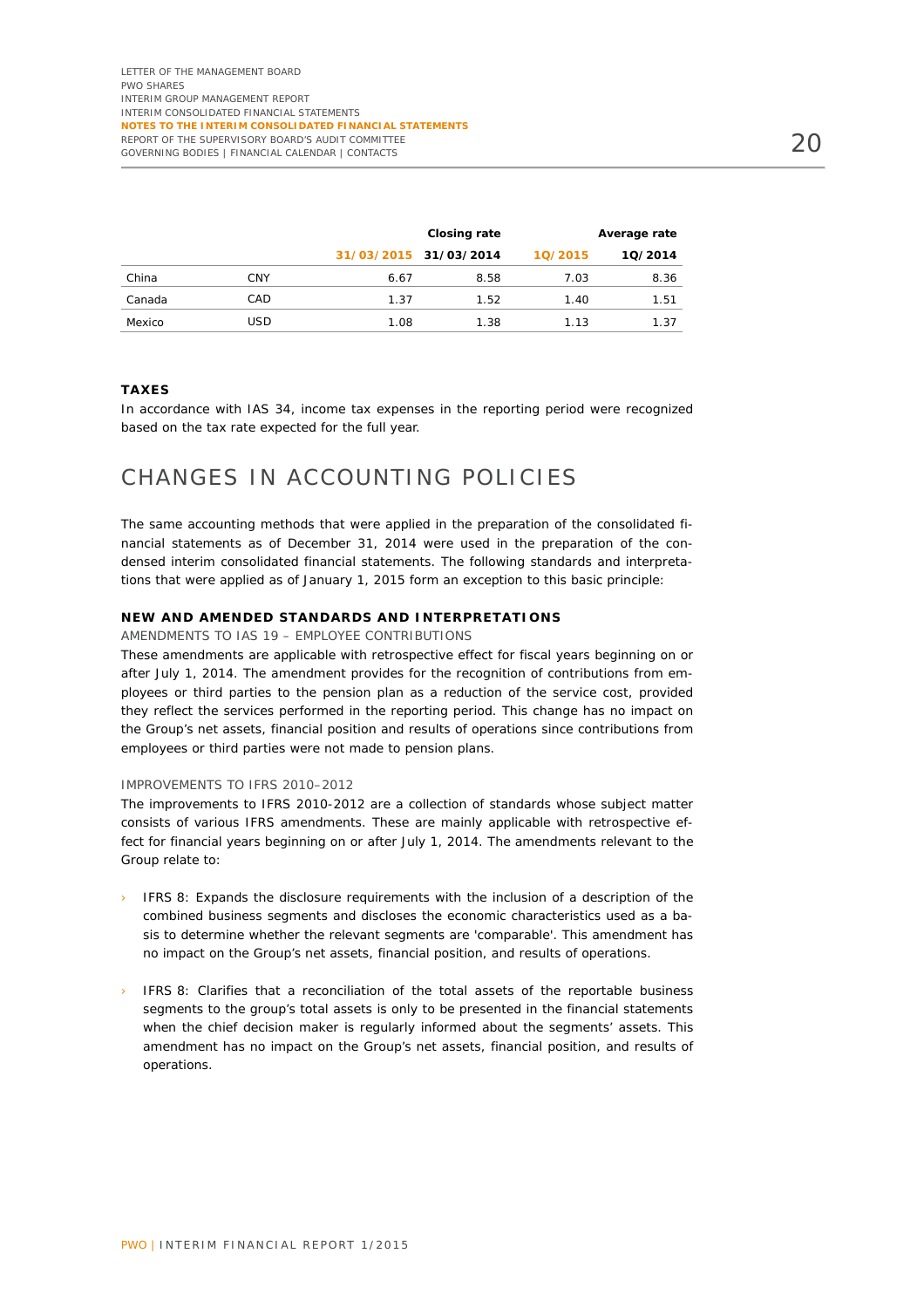› IFRS 13: Clarifies those current receivables and payables with no stated interest rate may be measured at the invoice amount if the effect of discounting is immaterial. This amendment has no impact on the Group's net assets, financial position, and results of operations since it has been previously accounted for accordingly.

#### IMPROVEMENTS TO IFRS 2011–2013

The improvements to IFRS 2011-2013 is a collection of standards whose subject matter consists of various IFRS amendments. These are mainly applicable with retrospective effect for financial years beginning on or after July 1, 2014. The amendments relevant to the Group relate to:

› IFRS 13: Clarifies that the portfolio exceptions of IFRS 13.52, which allow a deviation from the principle of the individual valuation of financial instruments in terms of market and credit risks, are applicable to all contracts within the scope of IAS 39 and IFRS 9 regardless of whether these contracts meet the definition of "financial assets" or "financial liabilities" under IAS 32. This amendment will have no impact on the Group's net assets, financial position and results of operations since no portfolio exceptions were made.

The following new provisions are not applicable to the Group and, therefore, will have no effect on the Group's net assets, financial position, or results of operations:

| <b>Description</b>                                               | Applicable as of |
|------------------------------------------------------------------|------------------|
| IAS 27 - Separate Financial Statements (revised 2011)            | 01/01/2014       |
| IAS 28 - Investments in Associates and Joint Ventures (revised   | 01/01/2014       |
| 2011)                                                            |                  |
| IFRS 11 - Joint Arrangements                                     | 01/01/2014       |
| Amendments to IFRS 10, IFRS 12, and IAS 27 - Investment Entities | 01/01/2014       |
| <b>IFRIC Interpretation 21 - Levies</b>                          | 01/01/2014       |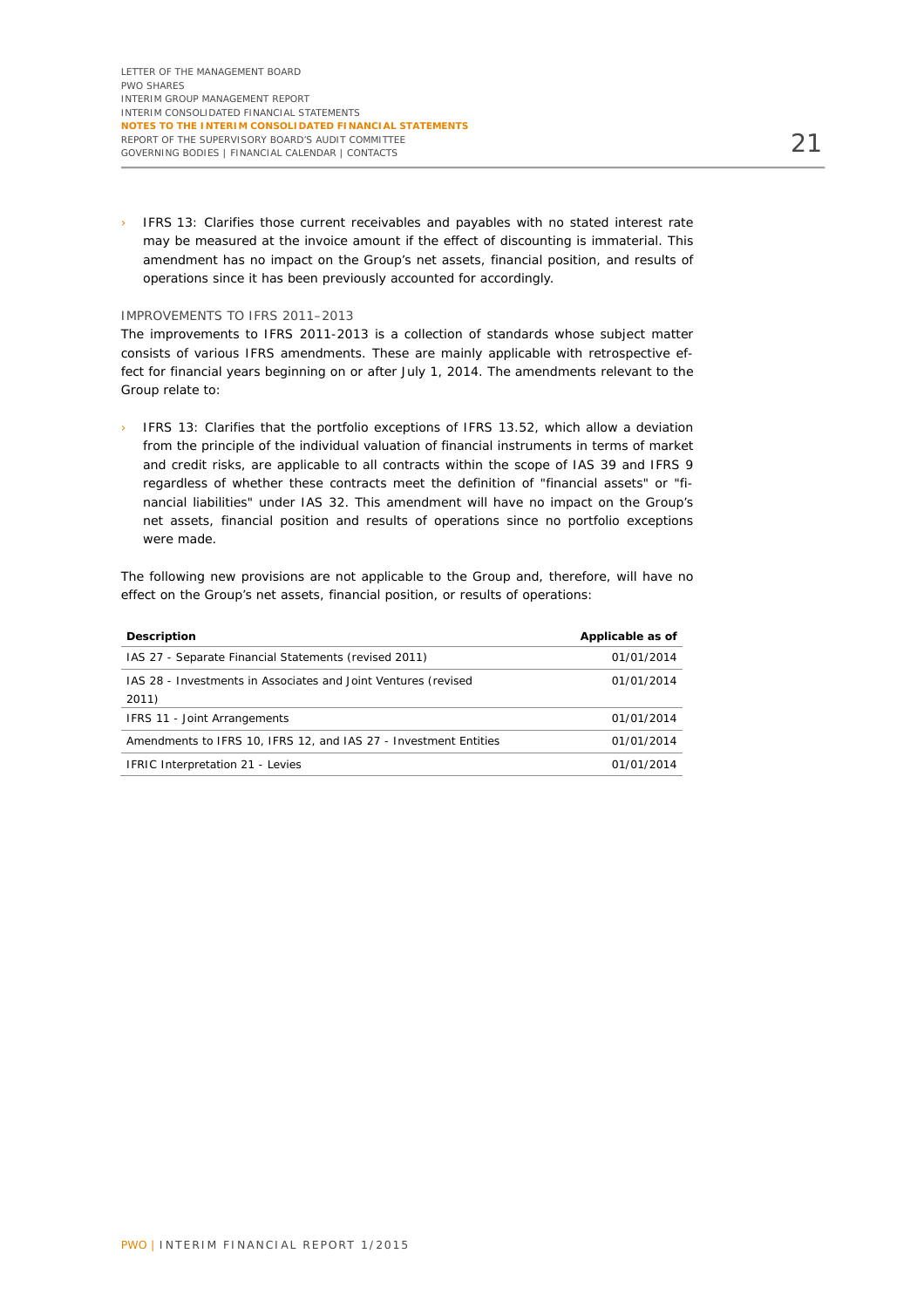# NOTES TO THE INCOME STATEMENT

#### **REVENUE**

The breakdown of Group revenue by location is shown in the segment reporting.

#### **AKTIVIERTE EIGENLEISTUNGEN**

Own work capitalized is comprised of EURk 44 (p/y: EURk 169) of development costs subject to mandatory capitalization according to IAS 38. These development costs are particularly related to the development of air suspension components, drive components, and steering components.

#### **OTHER OPERATING INCOME**

Other operating income primarily comprises currency gains in the amount of EURk 6,580 (p/y: EURk 634).

#### **OTHER OPERATING EXPENSES**

Other operating expenses primarily comprise the following items:

| <b>EURK</b>                   | 10/2015 | 10/2014 |
|-------------------------------|---------|---------|
| Currency losses               | 5,051   | 795     |
| Costs for temporary employees | 2,511   | 3,392   |
| Maintenance costs             | 1.565   | 1.361   |
| Outgoing freight              | 1,025   | 757     |
|                               |         |         |

#### **INCOME TAXES**

The income tax reported in the consolidated income statement is comprised as follows:

| <b>EURK</b>    | 10/2015 | 10/2014 |
|----------------|---------|---------|
| Actual taxes   | 1,174   | 1,438   |
| Deferred taxes | $-126$  | -78     |
| Total          | 1,048   | 1,360   |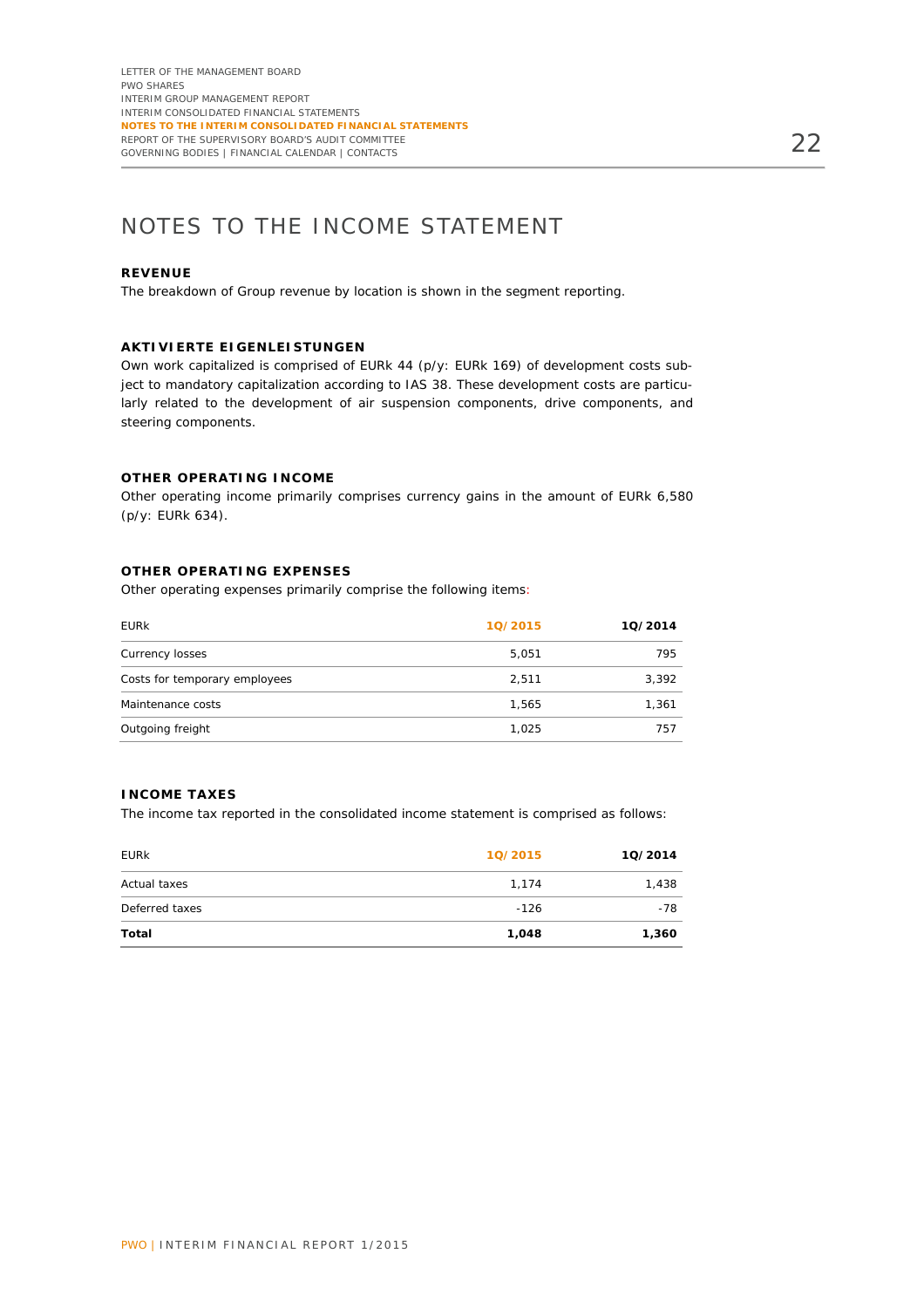#### **EARNINGS PER SHARE**

Earnings per share is computed by dividing net income for the period attributable to the shareholders of PWO AG by the weighted average number of shares outstanding. Actions resulting in dilution effects did not occur.

| <b>EURK</b>                      | 10/2015   | 10/2014   |
|----------------------------------|-----------|-----------|
| Net income for the period        | 3.152     | 3.231     |
| Average number of shares         | 3.125.000 | 3,125,000 |
| <b>EARNINGS PER SHARE IN EUR</b> | 1.01      | 1.03      |

### NOTES TO THE BALANCE SHEET

#### **GOODWILL**

An impairment test relating to goodwill is performed annually (as per December 31). An impairment test is also performed if there are indications that goodwill might be impaired. When testing for impairment of goodwill and intangible assets with a finite useful life, the PWO Group assesses the value in use. The main assumptions for determining the recoverable amount for the various cash-generating units are provided in the consolidated financial statements as of December 31, 2014. As of March 31, 2015, there were no indications requiring an impairment test and therefore no need for impairment.

#### **INVENTORIES**

The increase in inventories from EURk 73,140 on December 31, 2014 to EURk 79,225 on March 31, 2015 was mainly the result of higher investments in tools and currency effects.

#### **RECEIVABLES AND OTHER ASSETS**

The increase in receivables and other assets resulted primarily from higher customer receivables, deferred taxes and VAT receivables.

#### **CASH AND CASH EQUIVALENTS**

The amount of cash and cash equivalents reported in the consolidated statement of cash flows as of March 31, 2015 of EURk 3,277 (p/y: EURk 2,631) is composed of cash on hand and short-term bank deposits.

#### **EQUITY**

SUBSCRIBED CAPITAL On May 26, 2010, the Annual General Meeting had resolved to create new authorized and contingent capital.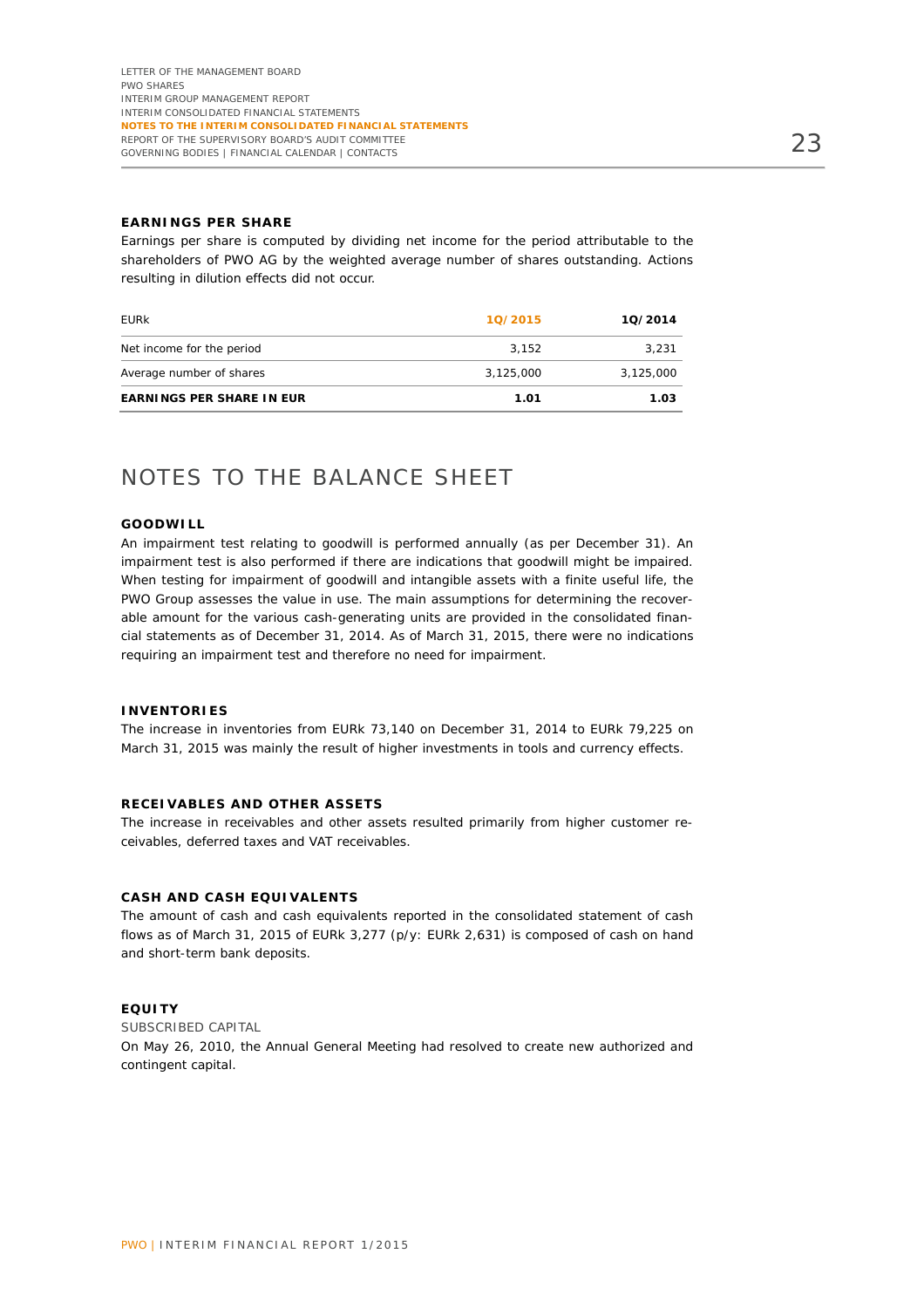An amount of EURk 1,875 of the total Authorized Capital I/2010 of EURk 3,000 was utilized by issuing 625,000 new shares via a capital increase in May 2012. As of March 31, 2015, the fully paid-up and subscribed capital amounted to EURk 9,375 (p/y: EURk 9,375), and was divided into 3,125,000 (p/y: 3,125,000) bearer shares.

#### REMAINING AUTHORIZED CAPITAL

By resolution of the Annual General Meeting of May 26, 2010 and subject to the consent of the Supervisory Board, the Management Board is authorized, until May 25, 2015, to increase the Company's share capital once or several times by up to EURk 1,125 against payment in cash (Authorized Capital I/2010).

By resolution of the Annual General Meeting of May 26, 2010 and subject to the consent of the Supervisory Board, the Management Board is authorized, until May 25, 2015, to increase the Company's share capital once or several times by up to EURk 750 against payment in cash (Authorized Capital II/2010).

The Annual General Meeting of May 26, 2010 has approved a conditional increase in share capital by up to EURk 3,000 (Contingent Capital 2010).

#### RETAINED EARNINGS AND OTHER EQUITY

As of March 31, 2015, Group equity included income and expenses arising from the currency translation of foreign subsidiaries of EURk 5,912 (p/y: EURk –1,691) and income and expenses from cash flow hedges of EURk –5,197 (p/y: EURk 337).

#### **LIABILITIES**

#### PENSION PROVISIONS

Provisions for pensions and similar obligations are recognized on the basis of pension plan entitlements for retirement, invalidity, and survivor dependent's benefits. The retirement benefits are based on salary and length of service. The obligations include those arising from current pensions as well as benefits for pensions and retirement allowances payable in the future. Plan assets to meet pension obligations do not exist.

Defined benefit obligations have been measured on the basis of the following actuarial assumptions:

|                                                 | 31/03/2015 | 31/12/2014 |
|-------------------------------------------------|------------|------------|
| Discount rate                                   | 1.5%       | 2.0%       |
| Employee turnover rate                          | 2.5%       | 2.5%       |
| Future salary trend $>$ 40 years                | 2.5%       | 2.5%       |
| Future salary trend $<$ 40 years (career trend) | 3.5%       | 3.5%       |
| Future pension adjustments                      | 1.75%      | 1.75%      |

The adjustment in the discount rate to the level of the market interest rate applicable as of the reporting date has resulted in a change to estimates. The decline of 0.5 percentage points led to an increase in pension provisions of EURk 6,427.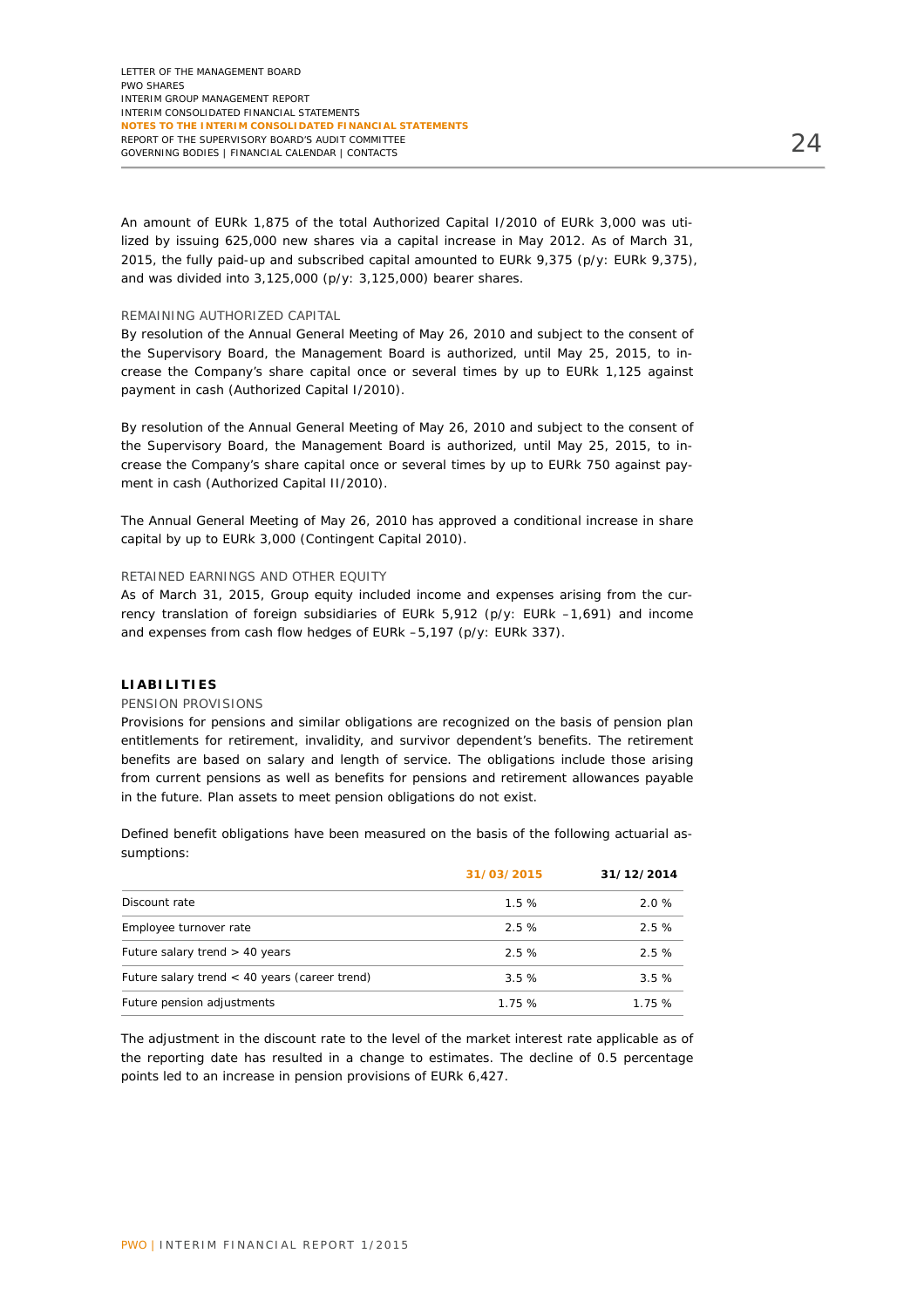#### OTHER PROVISIONS

The provisions recognized in the balance sheet primarily include provisions for employees (obligations for age-related, part-time working and anniversary bonuses) and provisions for contingent losses.

#### **FINANCIAL INSTRUMENTS**

The following table lists the carrying amounts and fair values according to valuation categories and classes:

|                                                      | Valuation category<br>pursuant to IAS 39 | Carrying amount |                                             | <b>Fair value</b> |         |
|------------------------------------------------------|------------------------------------------|-----------------|---------------------------------------------|-------------------|---------|
| <b>EURK</b>                                          |                                          |                 | 31/03/2015 31/12/2014 31/03/2015 31/12/2014 |                   |         |
| <b>ASSETS</b>                                        |                                          |                 |                                             |                   |         |
| Trade receivables and other receivables              | LaR                                      | 77,802          | 62,194                                      | 77,802            | 62,194  |
| Other financial assets                               |                                          | 20              | 26                                          | 20                | 26      |
| of which derivatives with hedging<br>relationship    | n.a.                                     | 20              | 26                                          | 20                | 26      |
| of which derivatives without hedging<br>relationship | <b>FAHfT</b>                             | 0               | $\circ$                                     | $\circ$           | $\circ$ |
| of which deposits $> 3$ months                       | LaR                                      | $\circ$         | $\Omega$                                    | $\Omega$          | $\circ$ |
| Cash and cash equivalents                            | LaR                                      | 3,277           | 5,404                                       | 3,277             | 5,404   |
| <b>LIABILITIES</b>                                   |                                          |                 |                                             |                   |         |
| <b>Financial liabilities</b>                         |                                          | 144,948         | 130,449                                     | 157,718           | 140,556 |
| Bank borrowings                                      | <b>FLAC</b>                              | 75,216          | 60,104                                      | 79,887            | 62,660  |
| of which variable interest rate                      |                                          | 43,688          | 31,401                                      | 43,688            | 31,401  |
| of which fixed interest rate                         |                                          | 31,528          | 28,703                                      | 36,199            | 31,259  |
| Liabilities from promissory note loans               | <b>FLAC</b>                              | 59,808          | 59.798                                      | 66.067            | 65,622  |
| of which variable interest rate                      |                                          | 24,920          | 24,916                                      | 24,920            | 24,916  |
| of which fixed interest rate                         |                                          | 34,888          | 34,882                                      | 41,147            | 40,706  |
| Liabilities to leasing companies                     | n.a.                                     | 9,924           | 10,547                                      | 11,764            | 12,274  |
| of which variable interest rate                      |                                          | 15              | 21                                          | 15                | 21      |
| of which fixed interest rate                         |                                          | 9,909           | 10,526                                      | 11,749            | 12,253  |
| Trade payables                                       | <b>FLAC</b>                              | 28,558          | 23,379                                      | 28,558            | 23,379  |
| Other financial liabilities                          |                                          | 12,454          | 5,462                                       | 12,454            | 5,462   |
| of which derivatives with hedging<br>relationship    | n.a.                                     | 7,315           | 3,764                                       | 7,315             | 3,764   |

#### **of which aggregated according to IAS 39 measurement categories:**

of which derivatives without hedging<br>relationship

| Loans and Receivables (LaR)                             | 81.079  | 67.598  | 81.079  | 67.598  |
|---------------------------------------------------------|---------|---------|---------|---------|
| Financial Assets Held for Trading (FAHfT)               |         |         |         |         |
| Financial Liabilities Measured at Amortized Cost (FLAC) | 163.582 | 143.281 | 174.512 | 151.661 |
| Financial Liabilities Held for Trading (FLHfT)          | 5.139   | 1.698   | 5.139   | 1.698   |

or which derivatives without neughly in the FLHfT in the 5,139 to 1,698 5,139 to 1,698<br>relationship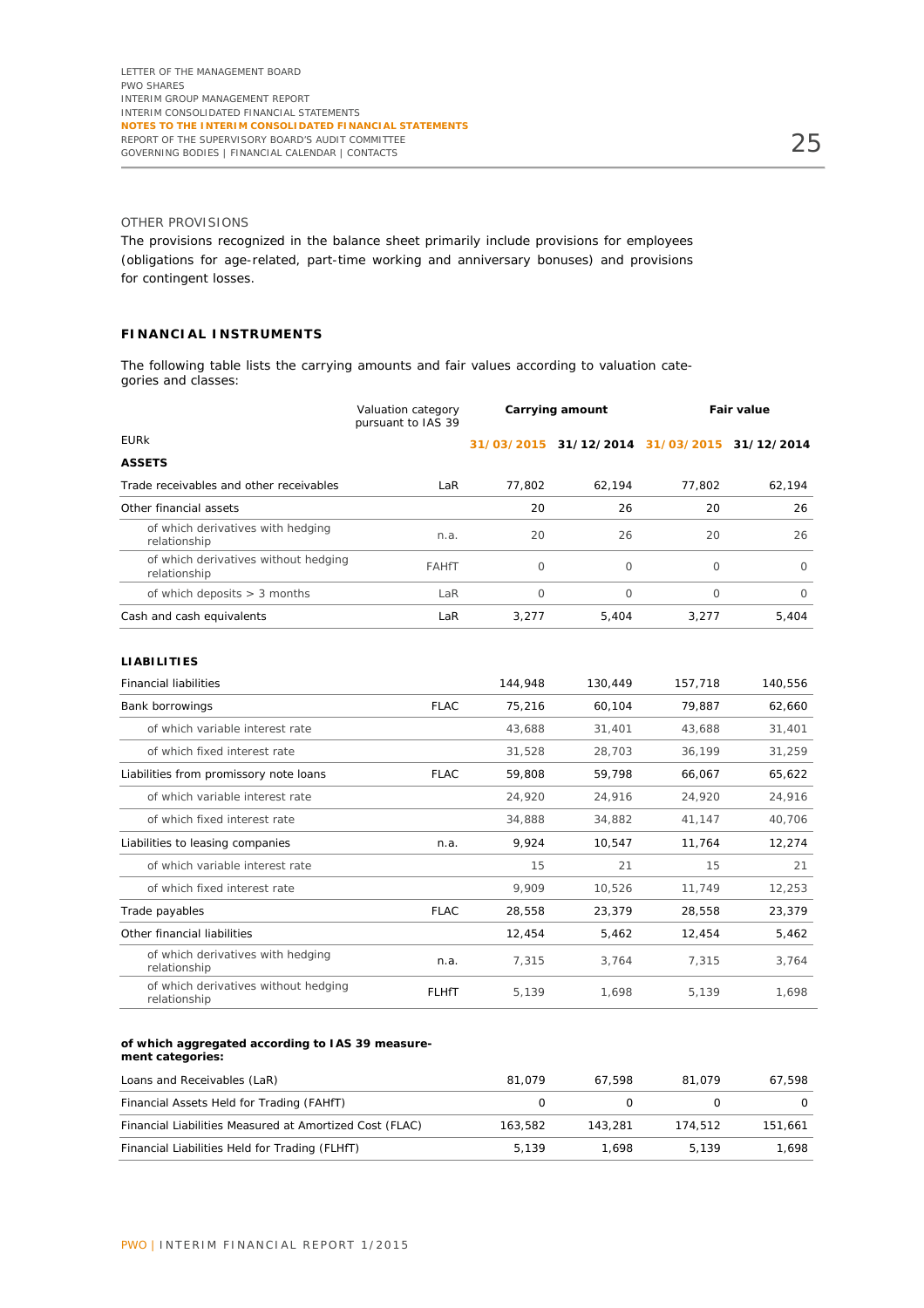The EURk 6,992 increase in other financial liabilities mainly resulted from the depreciation of the euro against the US dollar and the Canadian dollar during the first quarter of 2015.

According to IFRS 13, all assets and liabilities that are carried at fair value are allocated to Level 2 of the valuation hierarchy. In the first quarter of 2015, there were no changes to the valuation methods applied and no reclassifications between the hierarchy levels.

Derivative financial instruments are mainly concluded with institutions. Derivatives measured by applying a measurement method using input factors observable in the market, primarily comprise interest-rate swaps, foreign exchange swaps, and foreign exchange forward contracts. Forward price models and swap models based on net present value calculations are the most frequently used measurement methods. These models incorporate various input factors such as the counterparty's credit risk, spot and forward rates, yield curves of selected foreign currencies, currency spreads between selected foreign currencies, and yield curves.

### ADDITIONAL INFORMATION

#### **RELATED PARTY DISCLOSURES**

Related parties include the Group's parent company, Consult Invest Beteiligungsberatungs-GmbH, Böblingen, as well as the members of the Management Board and Supervisory Board. In the first quarter of 2015, there were no transactions between the Group and the parent company. There were no relationships with related parties with regard to the supply of goods or the rendering of services.

#### **ADDITIONAL INFORMATION ON THE STATEMENT OF CASH FLOWS**

In the statement of cash flows, cash flows are presented on the basis of IAS 7. Cash funds reported in the cash flow statement comprise cash and cash equivalents as well as bank borrowings due on demand. The bank borrowings payable on demand, amounting to EURk 18,964 (p/y: EURk 16,777) have been included in the balance sheet under "current financial liabilities".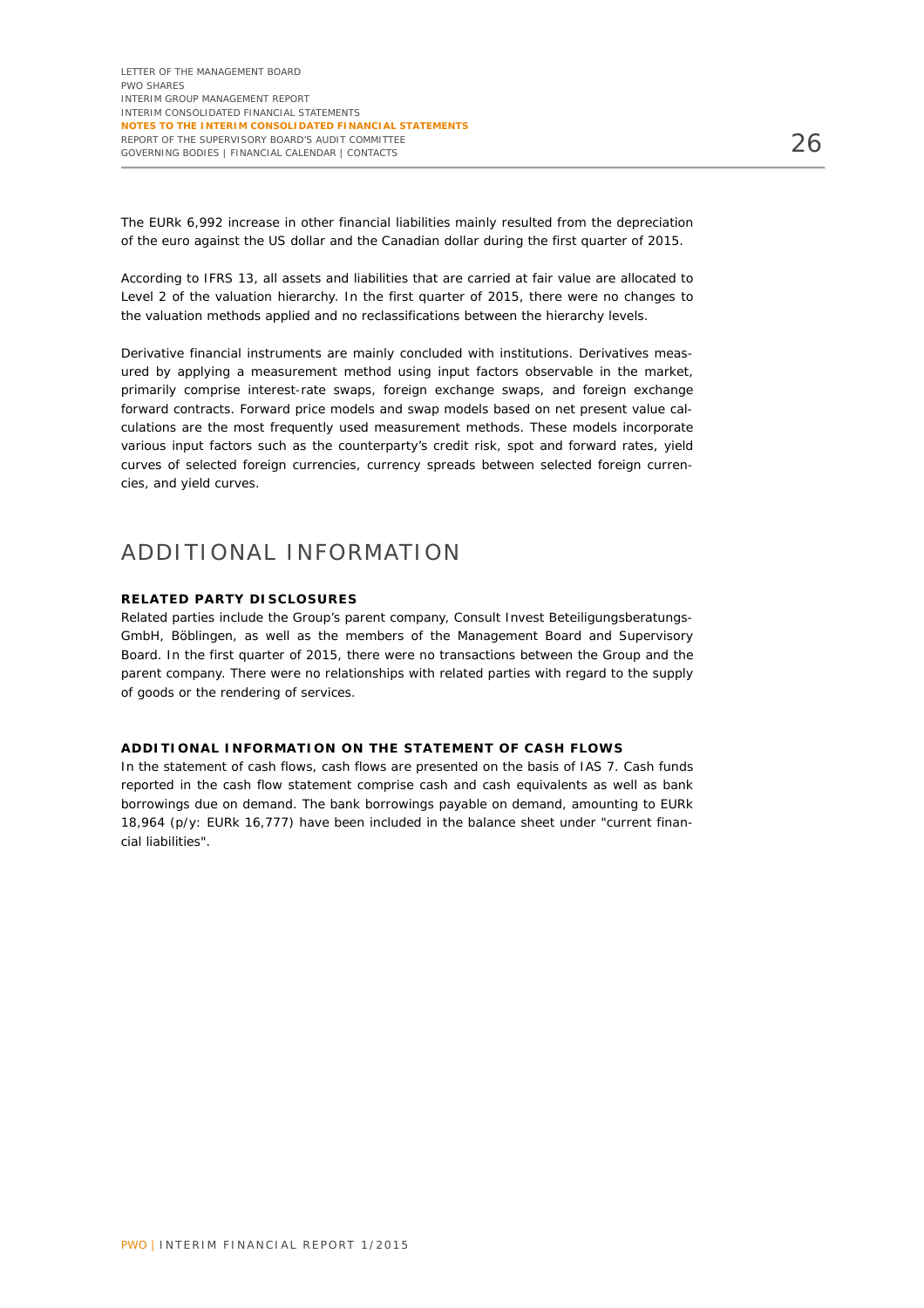#### **SEGMENT REPORTING**

| <b>SEGMENT INFORMATION</b><br><b>BY LOCATION</b> | Germany     | <b>Rest of</b><br>Europe | <b>NAFTA</b><br>Area | Asia        | Consolida-<br>tion effects | Group       |
|--------------------------------------------------|-------------|--------------------------|----------------------|-------------|----------------------------|-------------|
|                                                  |             |                          |                      |             |                            |             |
| 1st Quarter 2015                                 | <b>EURK</b> | <b>EURK</b>              | <b>EURK</b>          | <b>EURK</b> | <b>EURK</b>                | <b>EURK</b> |
| Total revenue                                    | 61,569      | 16,342                   | 22,625               | 3,694       | $\mathbf 0$                | 104,230     |
| Inter-segment revenue                            | $-3,566$    | $-793$                   | $-35$                | $-256$      | 0                          | $-4,650$    |
| <b>EXTERNAL REVENUE</b>                          | 58,003      | 15,549                   | 22,590               | 3,438       | 0                          | 99,580      |
| <b>TOTAL OUTPUT</b>                              | 63,540      | 16,342                   | 22,397               | 5,609       | $-4,621$                   | 103,267     |
| Other income                                     | 5,140       | 151                      | 773                  | 1,640       | $-690$                     | 7,014       |
| Other expenses (aggregated)                      | 62,687      | 13,912                   | 20,772               | 6,165       | $-4,944$                   | 98,592      |
| Depreciation and amortization                    | 3,118       | 825                      | 1,630                | 501         | $-12$                      | 6,062       |
| <b>EARNINGS BEFORE INTEREST AND</b>              |             |                          |                      |             |                            |             |
| <b>TAXES (EBIT)</b>                              | 2,875       | 1,756                    | 768                  | 583         | $-355$                     | 5,627       |
| Financial income                                 | 630         | 23                       | 0                    | 4           | $-626$                     | 31          |
| Financial expenses                               | 1,052       | 264                      | 408                  | 360         | $-626$                     | 1,458       |
| <b>EARNINGS BEFORE TAXES (EBT)</b>               | 2,453       | 1,515                    | 360                  | 227         | $-355$                     | 4,200       |
| Income taxes                                     | 919         | $-81$                    | 213                  | 0           | $-3$                       | 1,048       |
| <b>NET INCOME FOR THE PERIOD</b>                 | 1,534       | 1,596                    | 147                  | 227         | $-352$                     | 3,152       |
| Assets                                           | 202,887     | 79,306                   | 82,817               | 52,511      | $-43,796$                  | 373,725     |
| of which non-current assets                      | 70,100      | 36,307                   | 43,188               | 34,843      | $-200$                     | 184,238     |
| Liabilities                                      | 34,768      | 37,044                   | 57,965               | 48,142      | 100,099                    | 278,018     |
| Investments                                      | 2,038       | 2,202                    | 771                  | 1,331       | 0                          | 6,342       |

Of the reported revenues as of March 31, 2015, one individual customer accounted for slightly more than 10 percent of revenues, spread across all of the segments. As of March 31, 2014, no customers were identified with whom the Group had achieved 10 percent or more of revenues.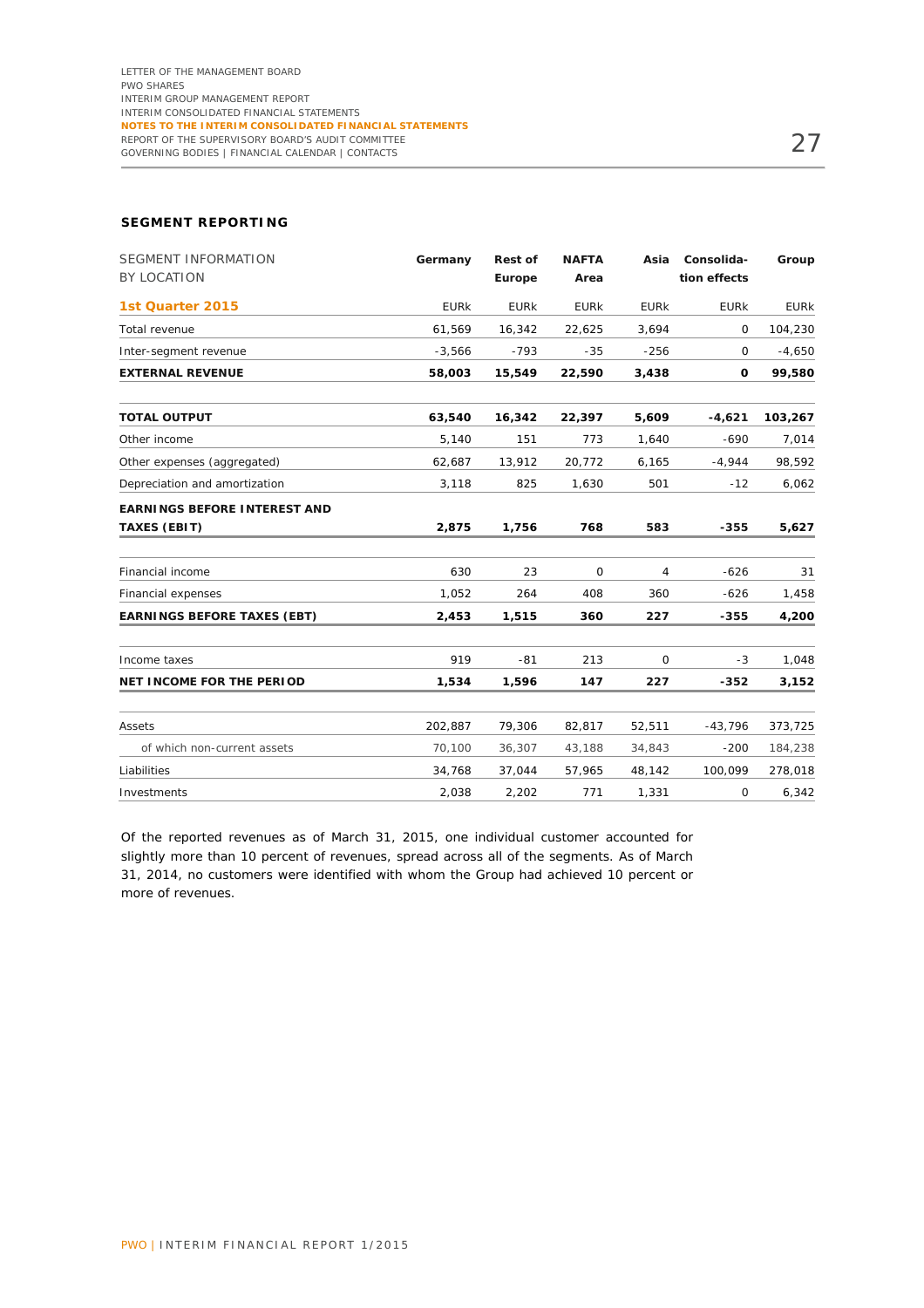#### **SEGMENT REPORTING**

| <b>SEGMENT INFORMATION</b><br><b>BY LOCATION</b>           | Germany     | <b>Rest of</b><br>Europe | <b>NAFTA</b><br>Area | Asia           | Consolida-<br>tion effects | Group       |
|------------------------------------------------------------|-------------|--------------------------|----------------------|----------------|----------------------------|-------------|
| 1st Quarter 2014                                           | <b>EURK</b> | <b>EURK</b>              | <b>EURK</b>          | <b>EURK</b>    | <b>EURK</b>                | <b>EURK</b> |
| Total revenue                                              | 65,411      | 13,800                   | 22,076               | 3,077          | 0                          | 104,364     |
| Inter-segment revenue                                      | $-3,243$    | $-1,085$                 | $-54$                | $-221$         | 0                          | $-4,603$    |
| <b>EXTERNAL REVENUE</b>                                    | 62,168      | 12,715                   | 22,022               | 2,856          | 0                          | 99,761      |
| <b>TOTAL OUTPUT</b>                                        | 66,647      | 14,018                   | 20,795               | 3,700          | $-4,671$                   | 100,489     |
| Other income                                               | 876         | 87                       | 324                  | 213            | $-483$                     | 1,017       |
| Other expenses (aggregated)                                | 60,867      | 11,526                   | 18,720               | 3,949          | $-4,895$                   | 90,167      |
| Depreciation and amortization                              | 3,023       | 746                      | 1,273                | 315            | $-10$                      | 5,347       |
| <b>EARNINGS BEFORE INTEREST AND</b><br><b>TAXES (EBIT)</b> | 3,633       | 1,833                    | 1,126                | $-351$         | $-249$                     | 5,992       |
| Financial income                                           | 173         | 22                       | $\mathbf 0$          | $\overline{2}$ | $-169$                     | 28          |
| Financial expenses                                         | 862         | 270                      | 267                  | 199            | $-169$                     | 1,429       |
| <b>EARNINGS BEFORE TAXES (EBT)</b>                         | 2,944       | 1,585                    | 859                  | -548           | -249                       | 4,591       |
| Income taxes                                               | 1,054       | 51                       | 278                  | $\Omega$       | $-23$                      | 1,360       |
| <b>NET INCOME FOR THE PERIOD</b>                           | 1,890       | 1,534                    | 581                  | $-548$         | $-226$                     | 3,231       |
| Assets                                                     | 163,807     | 53,331                   | 68,530               | 38,462         | $-14,572$                  | 309,558     |
| of which non-current assets                                | 67,488      | 26,144                   | 36,843               | 24,808         | $-178$                     | 155,105     |
| Liabilities                                                | 26,488      | 10,310                   | 20,930               | 42,549         | 106,895                    | 207,172     |
| Investments                                                | 3,128       | 285                      | 1,734                | 181            | 0                          | 5,328       |

|                                        | Germany     | <b>Rest of</b><br>Europe | <b>NAFTA</b><br>Area | Asia        | Consolida-<br>tion effects | Group       |
|----------------------------------------|-------------|--------------------------|----------------------|-------------|----------------------------|-------------|
|                                        | <b>EURK</b> | <b>EURK</b>              | <b>EURK</b>          | <b>EURK</b> | <b>EURK</b>                | <b>EURK</b> |
| Segment assets as of December 31, 2014 | 187.189     | 74.266                   | 69.623               | 46.218      | $-35.836$                  | 341,460     |
| of which non-current assets            | 71.184      | 34,930                   | 40.362               | 30.133      | $-212$                     | 176,397     |
| Segment assets as of December 31, 2013 | 159.472     | 50.622                   | 63.155               | 41.856      | $-15.721$                  | 299,384     |
| of which non-current assets            | 67.382      | 26.632                   | 36,850               | 25,609      | $-189$                     | 156.284     |

#### **EVENTS SUBSEQUENT TO THE BALANCE SHEET DATE**

No significant events that require reporting have occurred after the balance sheet date.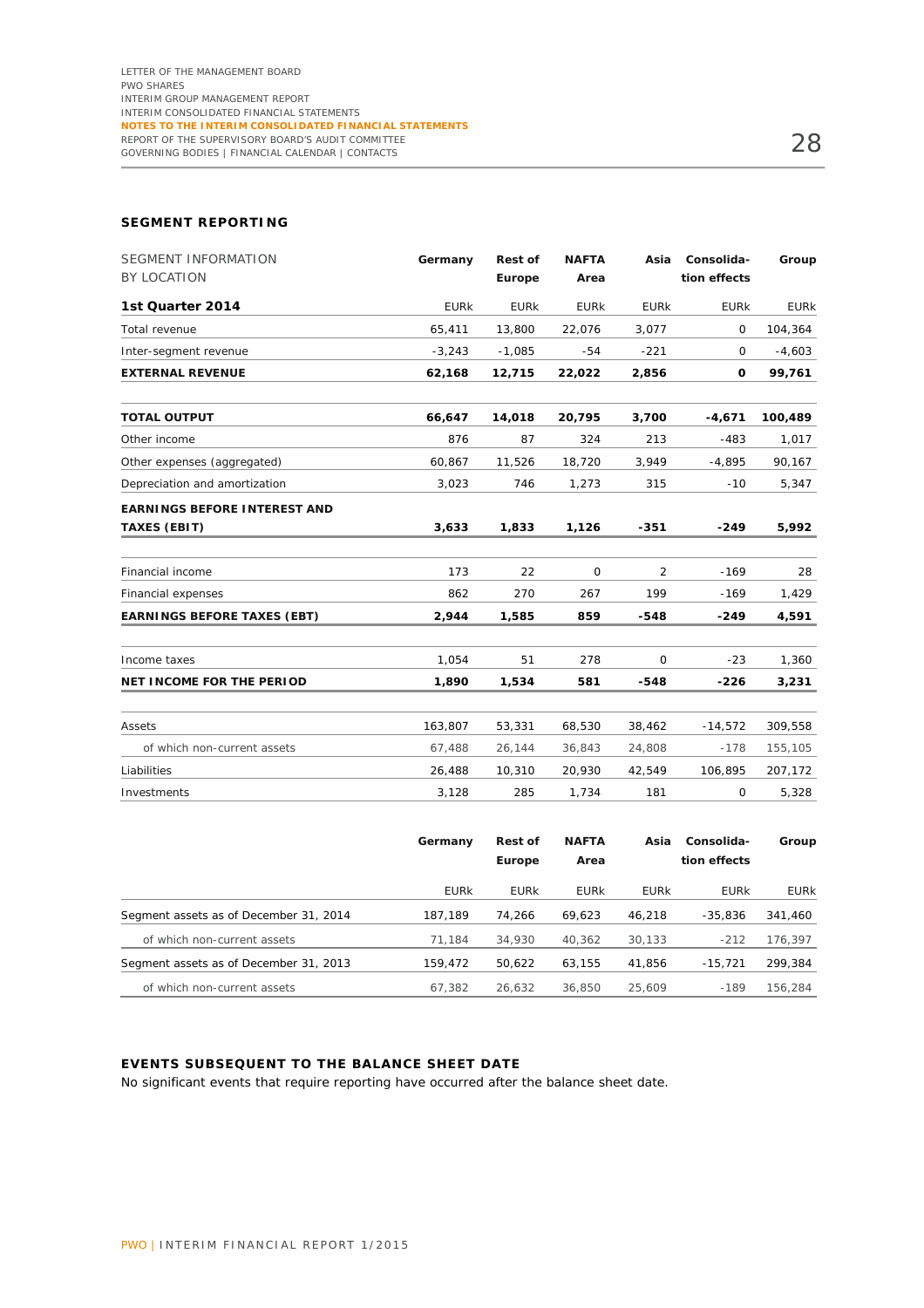# **REPORT OF THE SUPERVISORY BOARD'S AUDIT COMMITTEE**

The interim financial report for the first quarter of 2015 was presented to the Supervisory Board's Audit Committee and explained by the Management Board. The Audit Committee concurred with the interim financial report.

Oberkirch, April 30, 2015

The Chairman of the Audit Committee

Dr. Georg Hengstberger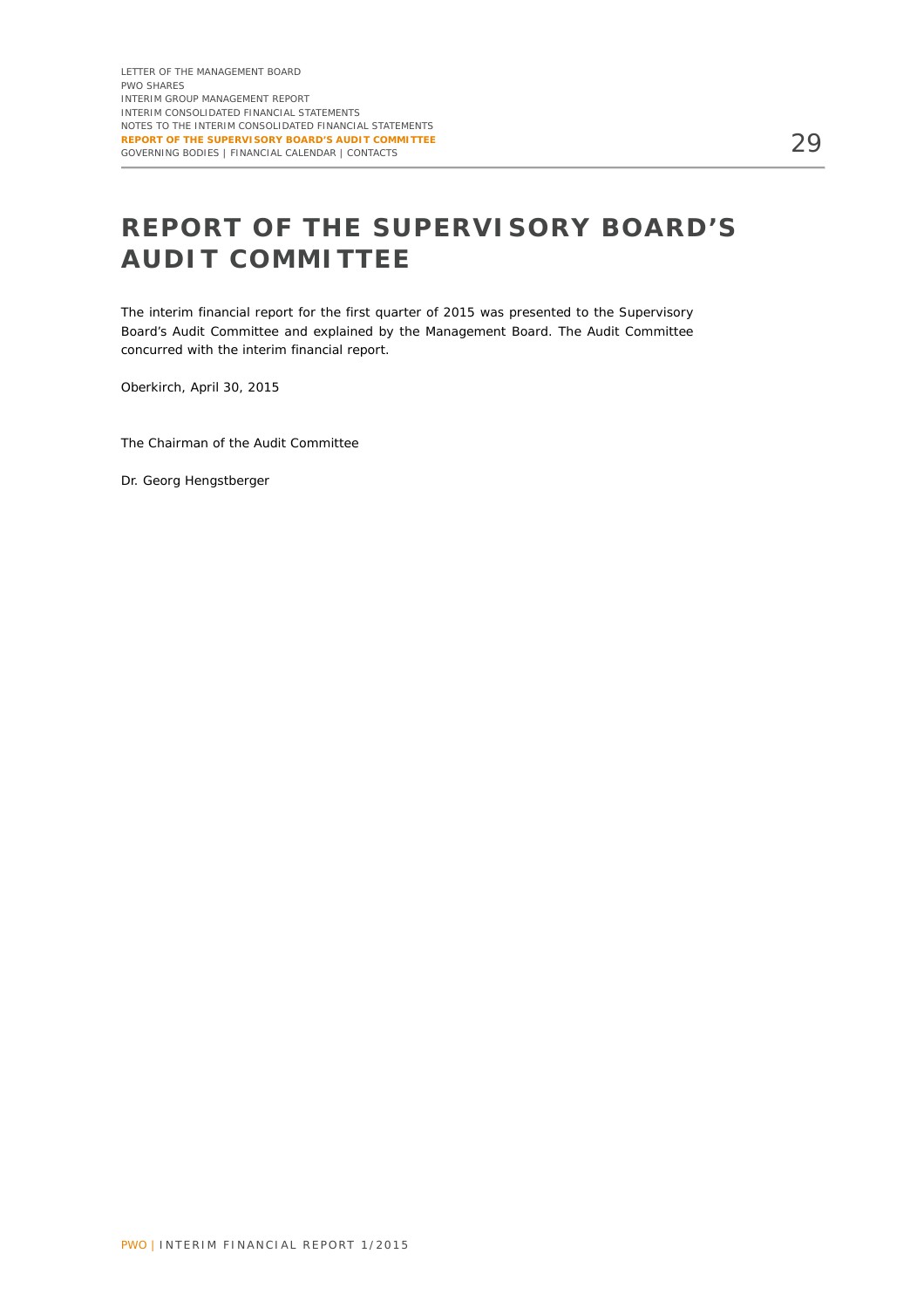# **GOVERNING BODIES FINANCIAL CALENDAR CONTACTS**

### GOVERNING BODIES

In the reporting period, the composition of the Management Board and Supervisory Board has not changed.

#### **MEMBERS OF THE MANAGEMENT BOARD**

Dr. Volker Simon (Speaker) Bernd Bartmann Dr. Winfried Blümel

#### **MEMBERS OF THE SUPERVISORY BOARD**

Dieter Maier (Chairman) Dr. Gerhard Wirth (Deputy Chairman) Dr. Georg Hengstberger Herbert König <sup>1</sup> Ulrich Ruetz Franz Schmidt<sup>1</sup>

<sup>1</sup> Employee representatives

### FINANCIAL CALENDAR

**19/05/2015** | Annual General Meeting 2015 **30/07/2015** | Interim financial report 2nd Quarter/1st Half-Year 2015 **04/11/2015** | Interim financial report 3rd Quarter/9 Months of 2015 **Nov. 2015** | German Equity Forum, Frankfurt am Main

### CONTACTS

Bernd Bartmann | Member of the Board (Administration & Finance) Telephone: +49 7802 84-347 | Email: ir@progress-werk.de

Charlotte Frenzel | Investor Relations Telephone: +49 7802 84-844 | Email: ir@progress-werk.de

Progress-Werk Oberkirch AG Industriestraße 8 77704 Oberkirch www.progress-werk.de